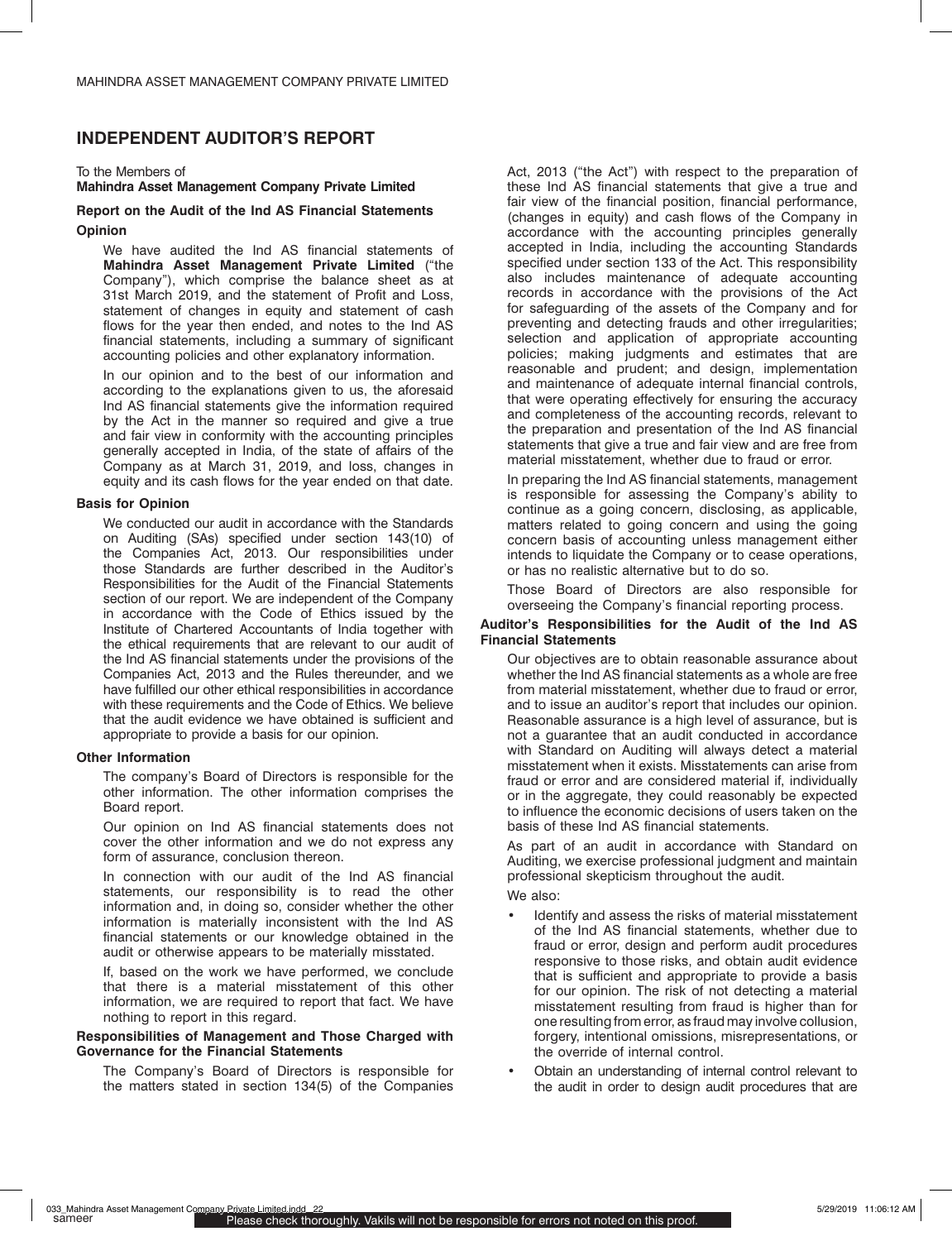appropriate in the circumstances. Under section 143(3) (i) of the Companies Act, 2013, we are also responsible for expressing our opinion on whether the company has adequate internal financial controls system in place and the operating effectiveness of such controls.

- Evaluate the appropriateness of accounting policies used and the reasonableness of accounting estimates and related disclosures made by management.
- Conclude on the appropriateness of management's use of the going concern basis of accounting and, based on the audit evidence obtained, whether a material uncertainty exists related to events or conditions that may cast significant doubt on the Company's ability to continue as a going concern. If we conclude that a material uncertainty exists, we are required to draw attention in our auditor's report to the related disclosures in the Ind AS financial statements or, if such disclosures are inadequate, to modify our opinion. Our conclusions are based on the audit evidence obtained up to the date of our auditor's report. However, future events or conditions may cause the Company to cease to continue as a going concern.
- Evaluate the overall presentation, structure and content of the Ind AS financial statements, including the disclosures, and whether the Ind AS financial statements represent the underlying transactions and events in a manner that achieves fair presentation.

 We communicate with those charged with governance regarding, among other matters, the planned scope and timing of the audit and significant audit findings, including any significant deficiencies in internal control that we identify during our audit.

 We also provide those charged with governance with a statement that we have complied with relevant ethical requirements regarding independence, and to communicate with them all relationships and other matters that may reasonably be thought to bear on our independence, and where applicable, related safeguards.

 From the matters communicated with those charged with governance, we determine those matters that were of most significance in the audit of the Ind AS financial statements of the current period and are therefore the key audit matters. We describe these matters in our auditor's report unless law or regulation precludes public disclosure about the matter or when, in extremely rare circumstances, we determine that a matter should not be communicated in our report because the adverse consequences of doing so would reasonably be expected to outweigh the public interest benefits of such communication.

Report on Other Legal and Regulatory Requirements

- 1. As required by the Companies (Auditor's Report) Order, 2016 ("the Order"), issued by the Central Government of India in terms of sub-section (11) of section 143 of the Companies Act, 2013, we give in the "Annexure-B", a statement on the matters specified in paragraphs 3 and 4 of the Order, to the extent applicable.
- 2. As required by Section 143(3) of the Act, we report that:
	- (a) We have sought and obtained all the information and explanations which to the best of our knowledge and belief were necessary for the purposes of our audit.
- (b) In our opinion, proper books of account as required by law have been kept by the Company so far as it appears from our examination of those books.
- (c) The Balance Sheet, the Statement of Profit and Loss, and the Cash Flow Statement dealt with by this Report are in agreement with the books of account.
- (d) In our opinion, the aforesaid Ind AS financial statements comply with the Accounting Standards specified under Section 133 of the Act, read with Rule 7 of the Companies (Accounts) Rules, 2014.
- (e) On the basis of the written representations received from the directors as on 31st March, 2019 taken on record by the Board of Directors, none of the directors is disqualified as on 31st March, 2019 from being appointed as a director in terms of Section 164 (2) of the Act.
- (f) With respect to the adequacy of the internal financial controls over financial reporting of the Company and the operating effectiveness of such controls, refer to our separate Report in "Annexure A".
- (g) With respect to the other matters to be included in the Auditor's Report in accordance with the requirements of section 197(16) of the Act, as amended:

 In our opinion and to the best of our information and according to the explanations given to us, the remuneration paid by the Company to its directors during the year is in accordance with the provisions of section 197 of the Act.

- (h) With respect to the other matters to be included in the Auditor's Report in accordance with Rule 11 of the Companies (Audit and Auditors) Rules, 2014, in our opinion and to the best of our information and according to the explanations given to us:
	- i. The Company does not have any pending litigations:
	- ii. the Company did not have any long-term contracts including derivative contracts for which there were any material foreseeable losses;
	- iii. there were no amounts which were required to be transferred to the Investor Education and Protection Fund by the Company.

**For B. K. Khare & Co.** Chartered Accountants (Firm's Registration No. 105102W)

> **Padmini Khare Kaicker** Partner Membership No. 044784 Mumbai, April 17, 2019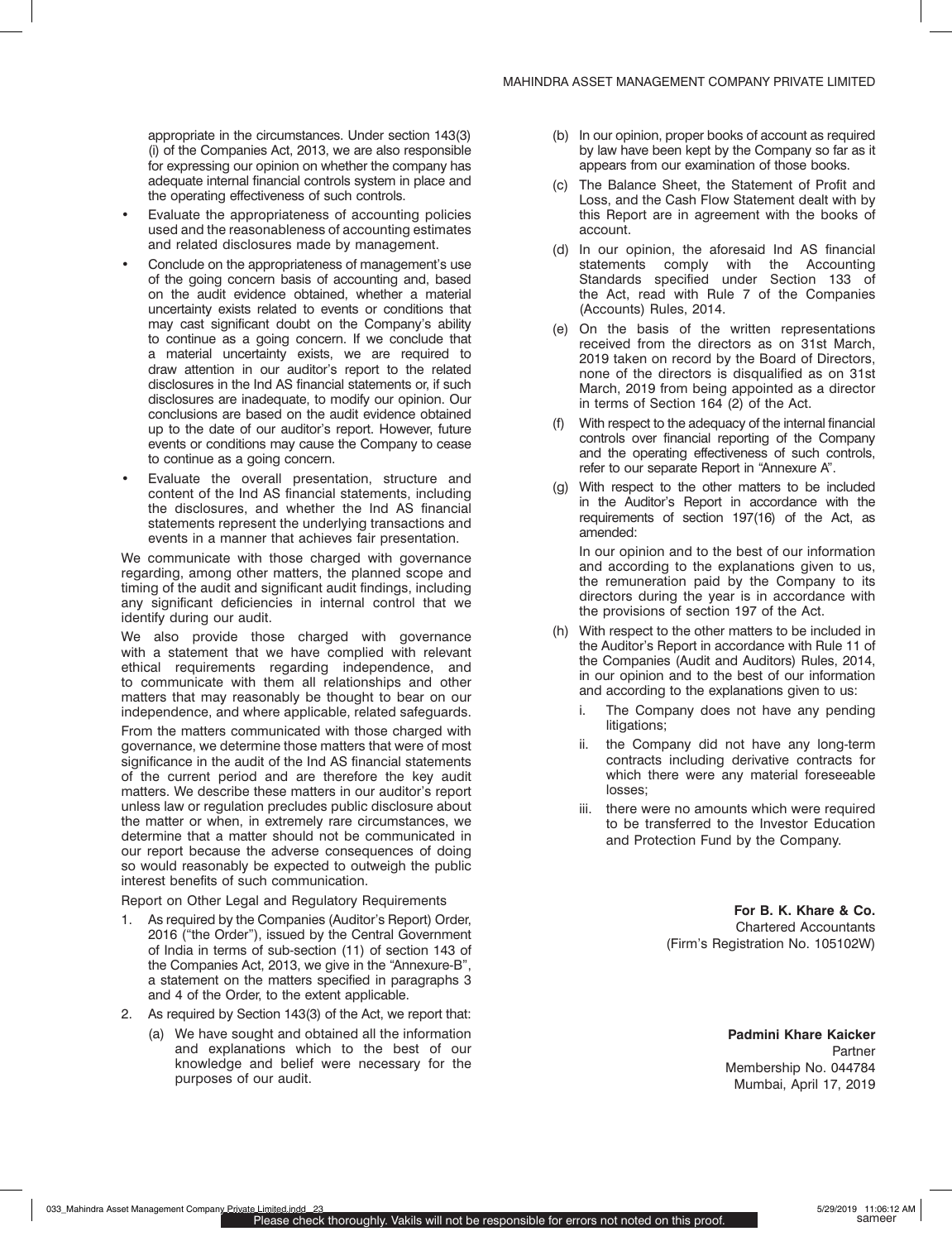# **ANNEXURE "A" TO THE INDEPENDENT AUDITOR'S REPORT**

**Report on the Internal Financial Controls Over Financial Reporting under Clause (i) of Sub-section 3 of Section 143 of the Companies Act, 2013 ("the Act")**

We have audited the internal financial controls over financial reporting of **Mahindra Asset Management Private Limited**  ("the Company") as of March 31, 2019 in conjunction with our audit of the Ind AS financial statements of the Company for the year ended on that date.

# **Management's Responsibility for Internal Financial Controls**

 The Company's management is responsible for establishing and maintaining internal financial controls based on the internal control over financial reporting criteria established by the Company considering the essential components of internal control stated in the Guidance Note on Audit of Internal Financial Controls over Financial Reporting issued by the Institute of Chartered Accountants of India. These responsibilities include the design, implementation and maintenance of adequate internal financial controls that were operating effectively for ensuring the orderly and efficient conduct of its business, the safeguarding of its assets, the prevention and detection of frauds and errors, the accuracy and completeness of the accounting records, and the timely preparation of reliable financial information, as required under the Companies Act, 2013.

### **Auditor's Responsibility**

 Our responsibility is to express an opinion on the Company's internal financial controls over financial reporting based on our audit. We conducted our audit in accordance with the Guidance Note on Audit of Internal Financial Controls Over Financial Reporting (the "Guidance Note") issued by the Institute of Chartered Accountants of India and the Standards on Auditing prescribed under Section 143(10) of the Companies Act, 2013, to the extent applicable to an audit of internal financial controls. Those Standards and the Guidance Note require that we comply with ethical requirements and plan and perform the audit to obtain reasonable assurance about whether adequate internal financial controls over financial reporting was established and maintained and if such controls operated effectively in all material respects.

 Our audit involves performing procedures to obtain audit evidence about the adequacy of the internal financial controls system over financial reporting and their operating effectiveness. Our audit of internal financial controls over financial reporting included obtaining an understanding of internal financial controls over financial reporting, assessing whether the risk of a material weakness exists, and testing and evaluating the design and operating effectiveness of internal control based on the assessed risk. The procedures selected depend on the auditor's judgement, including the assessment of the risks of material misstatement of the Ind AS financial statements, whether due to fraud or error.

 We believe that the audit evidence we have obtained is sufficient and appropriate to provide a basis for our audit opinion on the Company's internal financial controls system over financial reporting.

### **Meaning of Internal Financial Controls over Financial Reporting**

 A company's internal financial control over financial reporting is a process designed to provide reasonable assurance regarding the reliability of financial reporting and the preparation of Ind AS financial statements for external purposes in accordance with generally accepted accounting principles. A company's internal financial control over financial reporting includes those policies and procedures that: (1) pertain to the maintenance of records that, in reasonable detail, accurately and fairly reflect the transactions and dispositions of the assets of the company; (2) provide reasonable assurance that transactions are recorded as necessary to permit preparation of Ind AS financial statements in accordance with generally accepted accounting principles, and that receipts and expenditures of the company are being made only in accordance with authorizations of management and directors of the company; and (3) provide reasonable assurance regarding prevention or timely detection of unauthorized acquisition, use, or disposition of the company's assets that could have a material effect on the Ind AS financial statements.

#### **Inherent Limitations of Internal Financial Controls over Financial Reporting**

 Because of the inherent limitations of internal financial controls over financial reporting, including the possibility of collusion or improper management override of controls, material misstatements due to error or fraud may occur and not be detected, Also, projections of any evaluation of the internal financial controls over financial reporting to future periods are subject to the risk that the internal financial control over financial reporting may become inadequate because of changes in conditions, or that the degree of compliance with the policies or procedures may deteriorate.

#### **Opinion**

 In our opinion, to the best of our information and according to the explanations given to us, the Company has, in all material respects, an adequate internal financial controls system over financial reporting and such internal financial controls over financial reporting were operating effectively as at March 31, 2019, based on the internal control over financial reporting criteria established by the Company considering the essential components of internal control stated in the Guidance Note on Audit of Internal Financial Controls Over Financial Reporting issued by the Institute of Chartered Accountants of India.

> **For B. K. Khare & Co.** Chartered Accountants (Firm's Registration No. 105102W)

> > **Padmini Khare Kaicker** Partner Membership No. 044784 Mumbai, April 17, 2019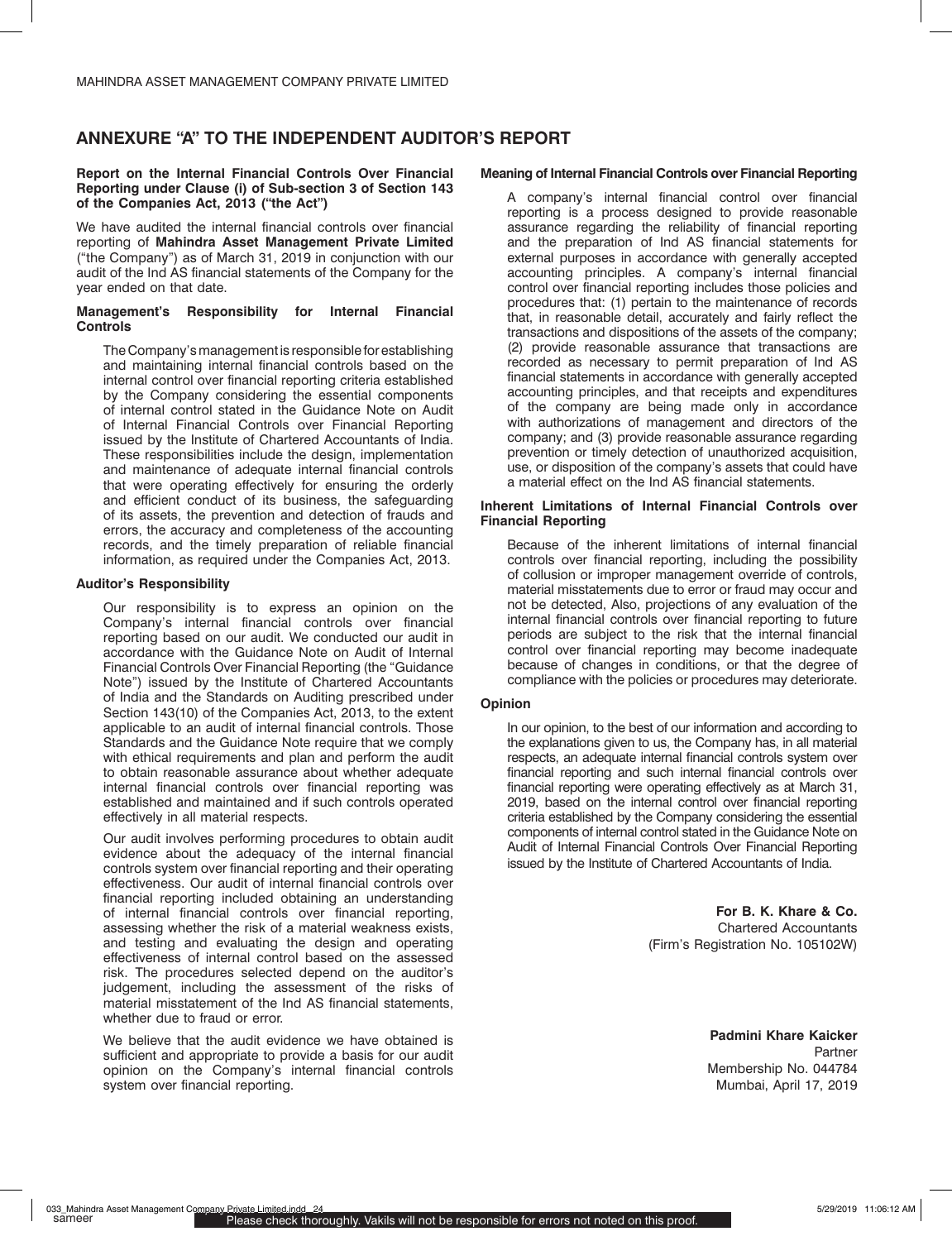# **ANNEXURE B TO THE AUDITOR'S REPORT**

Referred to in paragraph 9 of our report of even date on the financial statements of **Mahindra Asset Management Company Private Limited** for the year ended March 31, 2019

### **Annexure to the Auditor's Report referred to in our report of even date:**

- I. (a) The Company has maintained proper records showing full particulars, including quantitative details and situation of Property, Plant & Equipment.
	- (b) These fixed assets were physically verified by the Management during the year at reasonable intervals and discrepancies noticed during the verification were not material and have been properly dealt with in the books of accounts.
	- (c) The Company has no immovable properties and hence Clause 3(i)(c) is not applicable to the **Company**
- II. On facts, Clause 3(ii) of the Companies (Auditor's Report) Order, 2016 is not applicable to the Company.
- III. No parties are covered in the register maintained under section 189 of Companies Act, 2013 by the Company. Therefore, clauses 3(iii) (a), (b) & (c) of the Companies (Auditor's Report) Order, 2016 is not applicable to the Company.
- IV. In our opinion and according to the information and explanations given to us the provisions of section 186 of the Companies Act, 2013 have been complied with.
- V. In our opinion and according to the information and explanations given to us, the Company has not accepted any deposits from the public. Consequently, no order has been passed by the Company Law Board or National Company Law Commission or Reserve Bank of India or any court or any other tribunal on the Company. The clause 3(v), therefore is not applicable to the Company.
- VI. On facts, clause 3(vi) relating to maintenance of cost records is not applicable to the Company.
- VII. (a) According to the records of the Company and information and explanations given to us, the Company is generally regular in depositing with the appropriate authorities undisputed statutory dues including Provident Fund, Employees' State Insurance, Income Tax, Goods and Service Tax, Customs Duty, value added tax, and other statutory dues applicable to it with the concerned authorities. Also, refer note no. 32 of the financial statements.
	- (b) According to the information and explanations given to us, there are no undisputed amounts payable in respect of Provident Fund, Employees' State Insurance, Income tax, Sales Tax, Wealth Tax, Excise Duty, Service Tax, Goods and Service Tax, Customs Duty and Value Added Tax that were outstanding, at the year-end for a period of more than six months from the date they became payable.
	- (c) According to the information and explanations given to us and records of the Company examined by us, there are no dues of income-tax, sales tax, service tax, excise duty, customs duty and value added tax and cess which have not been deposited on account of any dispute.
- VIII. On the basis of examination of relevant records and according to the information and explanations given to us, the Company has not borrowed any money from financial institutions, Government or bank or debentureholders as at the Balance Sheet date.
- IX. On the basis of examination of relevant records and according to the information and explanations given to us, the Company has not raised moneys by way of initial public offer or further public offer (including debt instruments) and term loans.
- X. On the basis of our examination of the relevant records of the Company, carried out in accordance with generally accepted auditing practices and according to the information and explanations given to us, no fraud by the Company or any fraud on the Company by its officers or employees has been noticed or reported during the year.
- XI. The Company has paid/provided for managerial remuneration in accordance with the requisite approvals mandated by the provisions of Section 197 read with Schedule V to the Act.
- XII. The Company is not a 'Nidhi Company', therefore, clause 3(xii) of the Companies (Auditor's Report) Order, 2016 is not applicable to the Company.
- XIII. On the basis of examination of relevant records and according to the information and explanations given to us, all transactions with the related parties are in compliance with sections 177 and 188 of Companies Act, 2013 where applicable. The Company has disclosed the details of transactions with related parties in the Financial Statements as required by the applicable accounting standards.
- XIV. The Company has not made any preferential allotment or private placement of shares or fully or partly convertible debentures during the year under audit; therefore, clause 3(xiv) of the Companies (Auditor's Report) Order, 2016 is not applicable to the company.
- XV. On the basis of examination of relevant records and according to the information and explanations given to us, in our opinion, the Company has not entered into any non-cash transactions with directors or persons connected with them.
- XVI. On the basis of examination of relevant records and according to the information and explanations given to us, in our opinion, the Company is not required to be registered under section 45-IA of the Reserve Bank of India Act, 1934.

**For B. K. Khare & Co.** Chartered Accountants (Firm's Registration No. 105102W)

> **Padmini Khare Kaicker** Partner Membership No.044784 Mumbai, April 17, 2019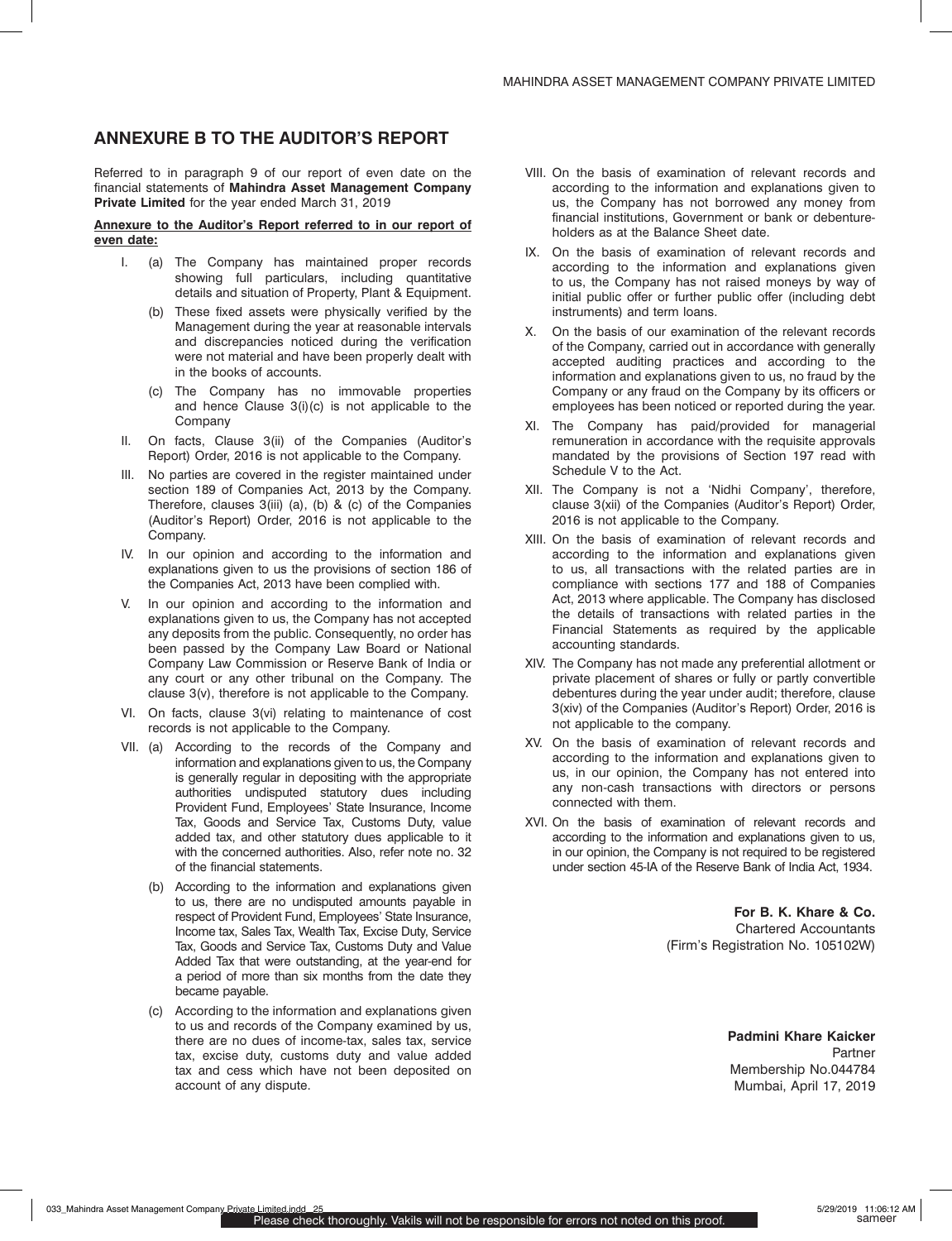# **BALANCE SHEET AS AT MARCH 31, 2019**

|                    |                                                             |                |                                      |            | <b>Rs in lakhs</b> |
|--------------------|-------------------------------------------------------------|----------------|--------------------------------------|------------|--------------------|
|                    |                                                             |                | As at                                | As at      | As at              |
| <b>Particulars</b> |                                                             |                | Note No. 31 March 2019 31 March 2018 |            | 01 April 2017      |
|                    | <b>ASSETS</b>                                               |                |                                      |            |                    |
|                    | <b>Financial Assets</b>                                     |                |                                      |            |                    |
| a)                 | Cash and cash equivalents                                   | 1              | 5.52                                 | 3.41       | 4.11               |
| b)                 | Receivables                                                 | $\overline{2}$ |                                      |            |                    |
|                    | <b>Trade Receivables</b><br>i)                              |                | 152.52                               | 300.09     | 16.04              |
| C)                 | Loans                                                       | 3              |                                      | 100.00     | 200.00             |
| d)                 | Investments                                                 | 4              | 5,648.31                             | 5,367.26   | 6,365.83           |
| e)                 | Other Financial assets                                      | 5              | 230.68                               | 225.72     | 206.87             |
|                    |                                                             |                | 6,037.03                             | 5,996.48   | 6,792.85           |
|                    | <b>Non-financial Assets</b>                                 |                |                                      |            |                    |
| a)                 | Current tax assets (Net)                                    | 6              | 386.84                               | 224.49     | 37.08              |
| b)                 | Property, Plant and Equipment                               | 7              | 168.82                               | 195.53     | 158.33             |
| C)                 | Other Intangible assets                                     | 8              | 11.39                                | 32.16      | 39.76              |
| d)                 | Other non-financial assets                                  | 9              | 243.23                               | 391.26     | 168.43             |
|                    |                                                             |                | 810.28                               | 843.44     | 403.60             |
|                    | <b>Total Assets</b>                                         |                | 6,847.31                             | 6,839.92   | 7,196.45           |
|                    | <b>LIABILITIES AND EQUITY</b>                               |                |                                      |            |                    |
|                    | <b>LIABILITIES</b>                                          |                |                                      |            |                    |
|                    | <b>Financial Liabilities</b>                                |                |                                      |            |                    |
| a)                 | Payables                                                    | 10             |                                      |            |                    |
| $\mathsf{I}$       | <b>Trade Payables</b>                                       |                |                                      |            |                    |
|                    | total outstanding dues of micro and small enterprises<br>i) |                | 23.61                                | 27.42      | 8.85               |
|                    | ii) total outstanding dues of creditors other than<br>ii)   |                | 126.54                               | 683.35     | 222.87             |
|                    | micro and small enterprises                                 |                |                                      |            |                    |
| b)                 | Other financial liabilities                                 | 11             | 421.67                               | 214.92     | 263.40             |
|                    |                                                             |                | 571.82                               | 925.69     | 495.12             |
|                    |                                                             |                |                                      |            |                    |
|                    | <b>Non-financial Liabilities</b>                            |                |                                      |            |                    |
| a)                 | Provisions                                                  | 12             | 428.76                               | 80.80      | 38.56              |
| b)                 | Other non-financial liabilities                             | 13             | 104.37                               | 105.79     | 43.36              |
|                    |                                                             |                | 533.13                               | 186.59     | 81.92              |
|                    | <b>EQUITY</b>                                               |                |                                      |            |                    |
| a)                 | Equity Share capital                                        | 14A            | 16,000.00                            | 12,000.00  | 9,100.00           |
| b)                 | <b>Other Equity</b>                                         | 14B            | (10, 257.64)                         | (6,272.36) | (2,480.59)         |
|                    |                                                             |                | 5,742.36                             | 5,727.64   | 6,619.41           |
|                    | <b>Total Liabilities and Equity</b>                         |                | 6,847.31                             | 6,839.92   | 7,196.45           |
|                    | Summary of significant accounting policies                  | 1 & 81         |                                      |            |                    |
|                    |                                                             |                |                                      |            |                    |

The accompanying notes form an integral part of the financial statements. As per our report of even date attached.

| For and on behalf of the Board of Directors<br>For B. K. KHARE & CO. |                                                        |                                                                |                                                                  |  |  |
|----------------------------------------------------------------------|--------------------------------------------------------|----------------------------------------------------------------|------------------------------------------------------------------|--|--|
| <b>Chartered Accountants</b><br>Firm's Registration No: 105102W      | Mahindra Asset Management Company Private Limited      |                                                                |                                                                  |  |  |
| Padmini Khare Kaicker                                                | V. Ravi<br>Chairman<br>[DIN: 00307328]                 | Ashutosh Bishnoi<br>Managing Director & CEO<br>[DIN: 02926849] | <b>Chitra Andrade</b><br>Independent Director<br>[DIN: 08090478] |  |  |
| Partner<br>Membership No. 44784                                      | <b>Sanjay Parikh</b><br><b>Chief Financial Officer</b> | Ravi Dayma<br>Company Secretary                                |                                                                  |  |  |
| Place: Mumbai<br>Date: April 17, 2019                                |                                                        |                                                                |                                                                  |  |  |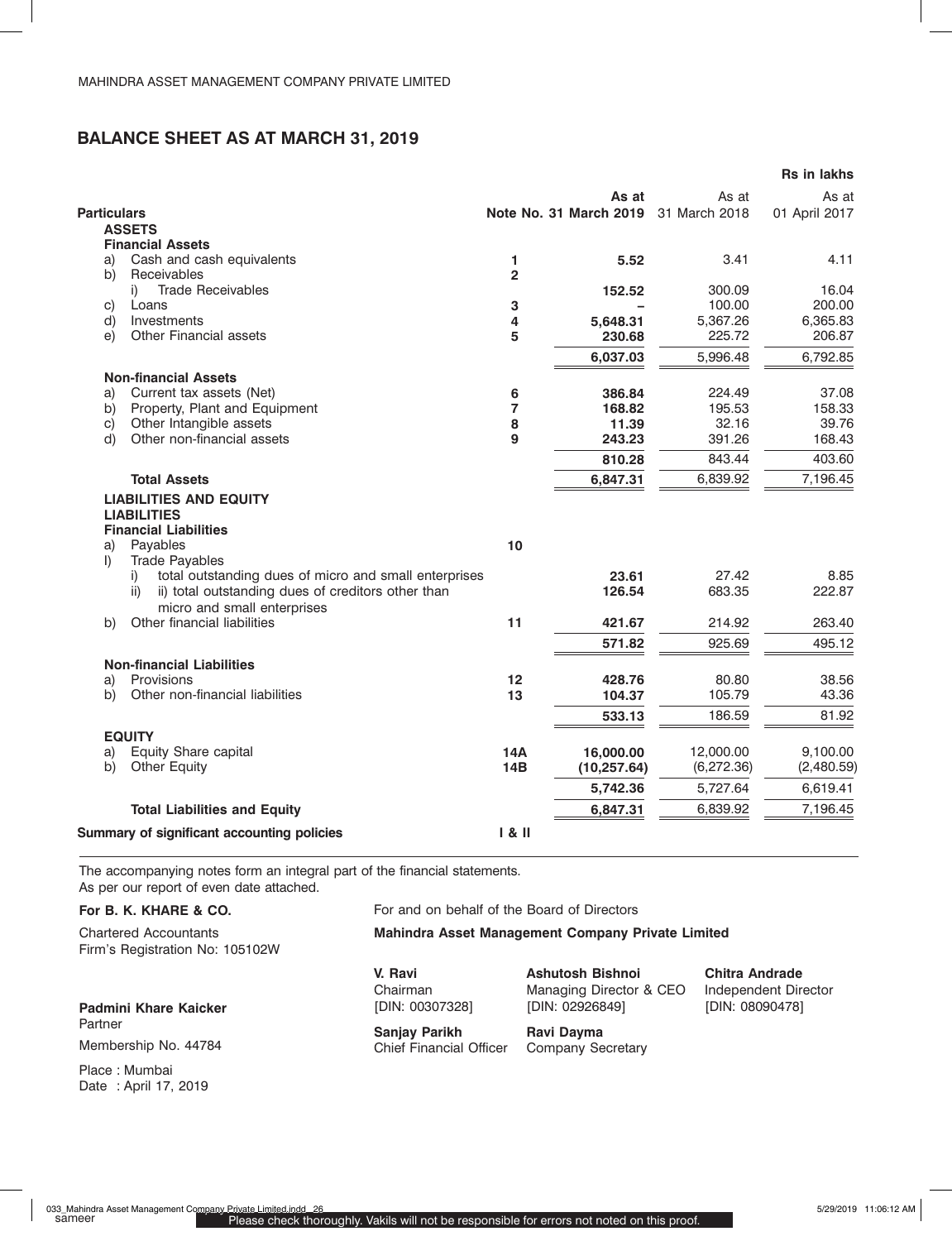# **STATEMENT OF PROFIT AND LOSS FOR THE YEAR ENDED MARCH 31, 2019**

|      |                                                                        |          |                             | <b>Rs in lakhs</b>          |
|------|------------------------------------------------------------------------|----------|-----------------------------|-----------------------------|
|      | <b>Particulars</b>                                                     | Note No. | Year ended<br>31 March 2019 | Year ended<br>31 March 2018 |
| ı.   | <b>Revenue from operations</b>                                         |          |                             |                             |
| i)   | Fees and commission Income                                             | 15       | 2,306.75                    | 1,862.03                    |
| ı.   | <b>Total Revenue from operations</b>                                   |          | 2,306.75                    | 1,862.03                    |
| н.   | Other income                                                           | 16       | 504.29                      | 492.68                      |
| Ш.   | Total Revenue (I + II)                                                 |          | 2,811.04                    | 2,354.71                    |
|      | <b>Expenses:</b>                                                       |          |                             |                             |
| i)   | <b>Employee Benefits Expenses</b>                                      | 17       | 3,402.87                    | 1,851.74                    |
| ii)  | Brokerage and commission expense                                       | 18       | 1,200.11                    | 2,018.92                    |
| iii) | Finance costs                                                          | 19       | 7.10                        |                             |
| iv)  | Depreciation, amortization and impairment                              | 20       | 109.49                      | 83.82                       |
| V)   | Other expenses                                                         | 21       | 2,040.22                    | 2,143.43                    |
| IV   | <b>Total Expenses (IV)</b>                                             |          | 6,759.79                    | 6,097.91                    |
| V.   | Profit/(loss) before exceptional items and tax (III-IV)                |          | (3,948.75)                  | (3,743.20)                  |
|      | VI. Exceptional items                                                  |          |                             |                             |
|      | VII. Profit/(loss) before tax (V-VI)                                   |          | (3,948.75)                  | (3,743.20)                  |
|      | VIII. Tax expense:                                                     |          |                             |                             |
|      | Current tax<br>i)                                                      |          |                             |                             |
|      | Deferred tax<br>ii)                                                    |          |                             |                             |
|      | IX. Profit/(loss) for the period from continuing operations (VII-VIII) |          | (3,948.75)                  | (3,743.20)                  |
| Х.   | Profit/(loss) from discontinued operations                             |          |                             |                             |
|      | XI. Tax expense of discontinued operations                             |          |                             |                             |
|      | XII. Profit/(loss) from discontinued operations(After tax) (X-XI)      |          |                             |                             |
|      | XIII. Profit/(loss) for the period (IX+XII)                            |          | (3,948.75)                  | (3,743.20)                  |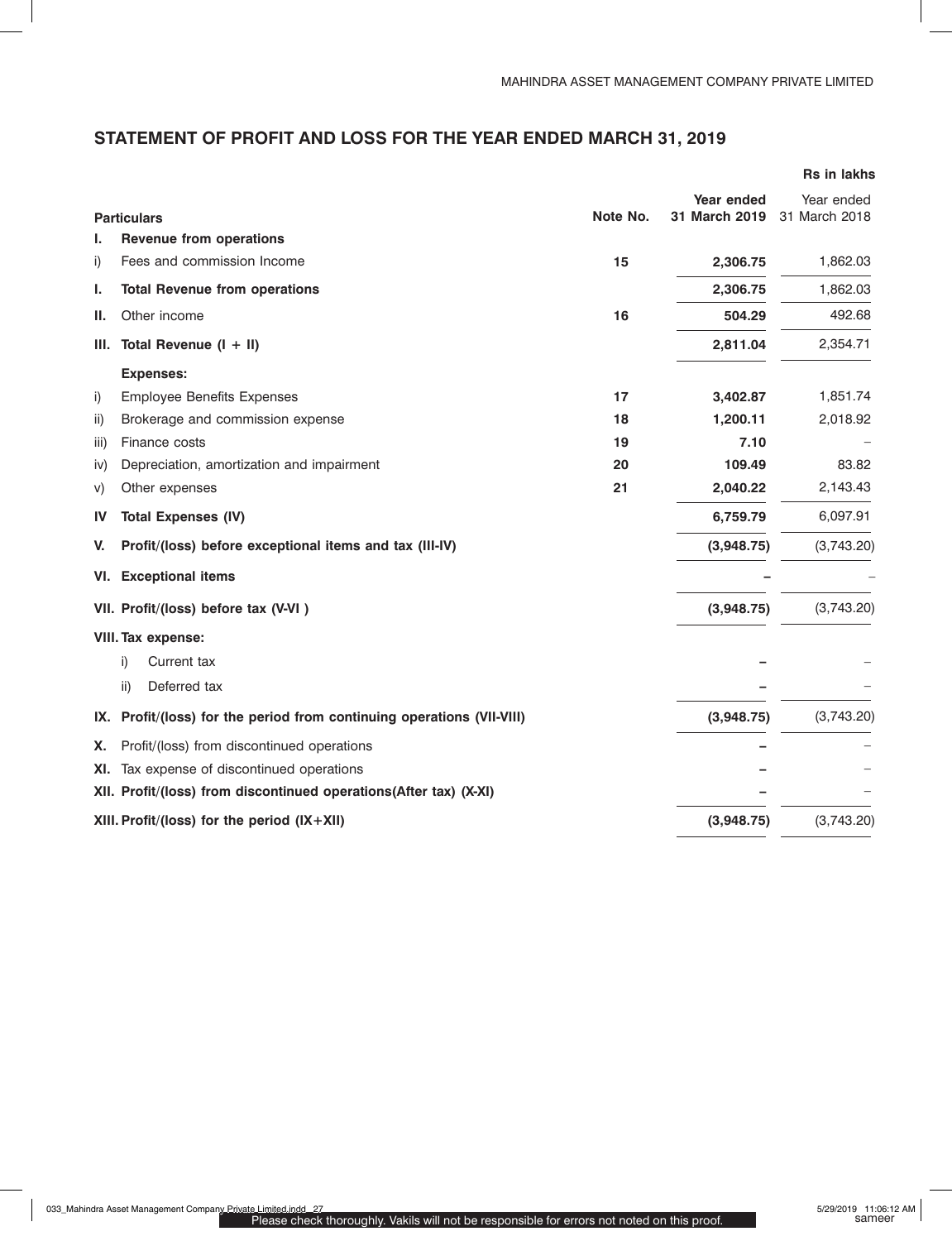# **STATEMENT OF PROFIT AND LOSS FOR THE YEAR ENDED MARCH 31, 2019 (Continued)**

|                                                                                                                                      |          |                             | <b>Rs in lakhs</b>          |
|--------------------------------------------------------------------------------------------------------------------------------------|----------|-----------------------------|-----------------------------|
| <b>Particulars</b>                                                                                                                   | Note No. | Year ended<br>31 March 2019 | Year ended<br>31 March 2018 |
| <b>XIV. Other Comprehensive Income</b>                                                                                               | 22       |                             |                             |
| Items that will not be reclassified to profit or loss<br>$(A)$ i)                                                                    |          | (4.03)                      | (7.67)                      |
| - Remeasurement gain/(loss) on defined benefit plans                                                                                 |          | (4.03)                      | (7.67)                      |
| Income tax impact thereon<br>ii)                                                                                                     |          |                             |                             |
| <b>Total Other Comprehensive Income</b>                                                                                              |          | (4.03)                      | (7.67)                      |
| XV. Total Comprehensive Income for the period (XIII+XIV) (Comprising<br>Profit/(Loss) and other Comprehensive Income for the period) |          | (3,952.78)                  | (3,750.87)                  |
| XVI. Earnings per equity share (for continuing operations)                                                                           |          |                             |                             |
| Basic (Rupees)                                                                                                                       | 23       | (2.76)                      | (3.62)                      |
| Diluted (Rupees)                                                                                                                     |          | (2.76)                      | (3.62)                      |
| XVII. Earnings per equity share (for discontinued operations)                                                                        |          |                             |                             |
| Basic (Rupees)                                                                                                                       |          |                             |                             |
| Diluted (Rupees)                                                                                                                     |          |                             |                             |
| XVII. Earnings per equity share (for continuing and discontinued operations)                                                         |          |                             |                             |
| Basic (Rupees)                                                                                                                       |          | (2.76)                      | (3.62)                      |
| Diluted (Rupees)                                                                                                                     |          | (2.76)                      | (3.62)                      |
| Summary of significant accounting policies                                                                                           | 1 & 8    |                             |                             |

The accompanying notes form an integral part of the financial statements. As per our report of even date attached.

| For and on behalf of the Board of Directors<br>For B. K. KHARE & CO. |                                        |                                                                       |                                                                  |  |  |  |  |
|----------------------------------------------------------------------|----------------------------------------|-----------------------------------------------------------------------|------------------------------------------------------------------|--|--|--|--|
| <b>Chartered Accountants</b><br>Firm's Registration No: 105102W      |                                        | Mahindra Asset Management Company Private Limited                     |                                                                  |  |  |  |  |
| <b>Padmini Khare Kaicker</b>                                         | V. Ravi<br>Chairman<br>[DIN: 00307328] | <b>Ashutosh Bishnoi</b><br>Managing Director & CEO<br>[DIN: 02926849] | <b>Chitra Andrade</b><br>Independent Director<br>[DIN: 08090478] |  |  |  |  |
| Partner                                                              | <b>Sanjay Parikh</b>                   | Ravi Dayma                                                            |                                                                  |  |  |  |  |
| Membership No. 44784                                                 | <b>Chief Financial Officer</b>         | <b>Company Secretary</b>                                              |                                                                  |  |  |  |  |
|                                                                      |                                        |                                                                       |                                                                  |  |  |  |  |

Place : Mumbai Date : April 17, 2019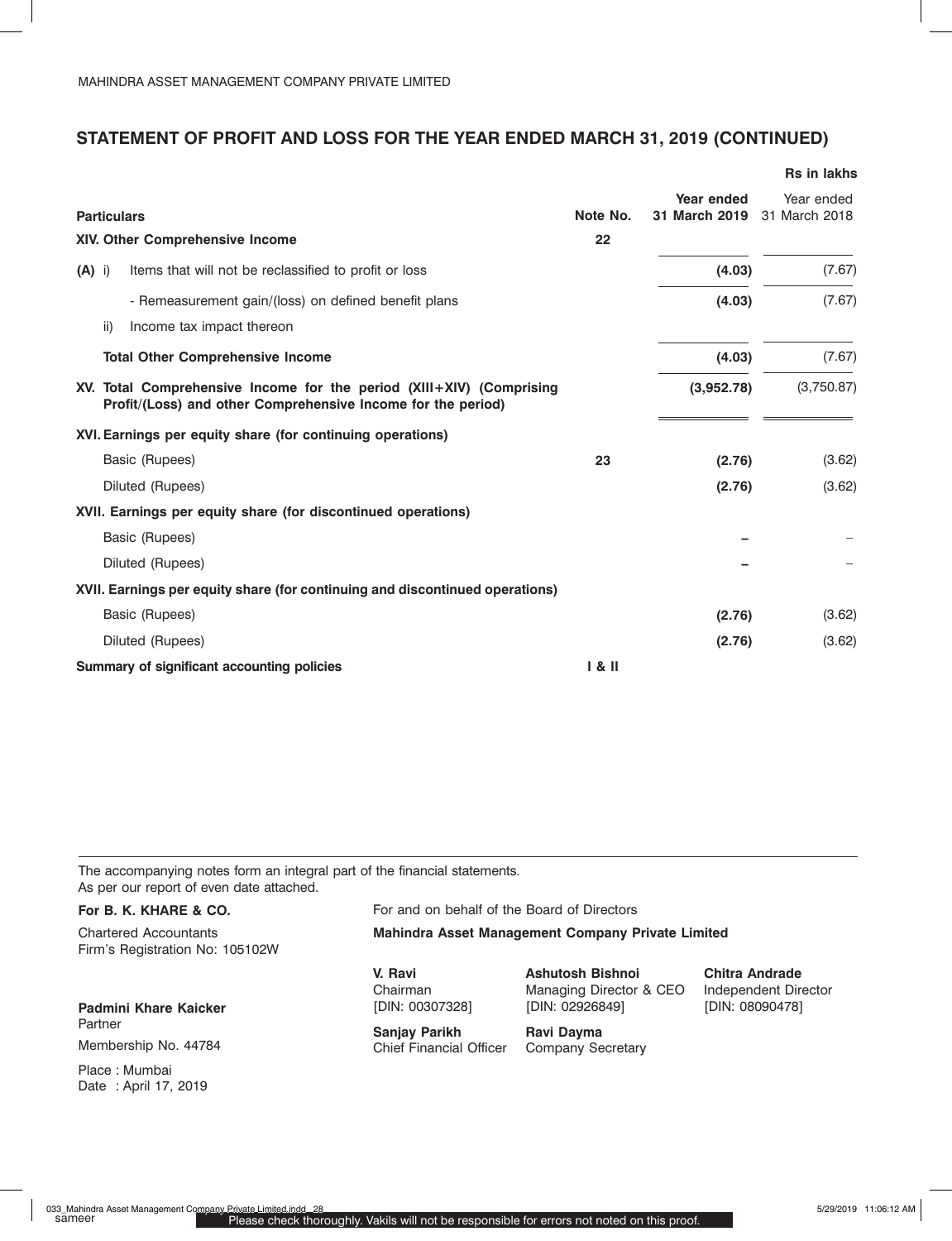**Rs. in Lakhs**

# **Statement of changes in Equity for the year ended MARCH 31, 2019**

# **A. Equity share capital**

|                                                 | Rs. in Lakhs |
|-------------------------------------------------|--------------|
| <b>Particulars</b>                              | Amount       |
| As at 1 April 2017                              | 9,100.00     |
| Changes in equity share capital during the year | 2,900.00     |
| As at 31 March 2018                             | 12,000.00    |
| Changes in equity share capital during the year | 4,000.00     |
| As at 31 March 2019                             | 16,000.00    |

# **B. Other Equity**

|                                                            | <b>Reserves and</b><br><b>Surplus</b>            | <b>Other</b><br>Comprehensive<br>Income (OCI)              |                      |
|------------------------------------------------------------|--------------------------------------------------|------------------------------------------------------------|----------------------|
| <b>Particulars</b>                                         | Retained earnings<br>or Profit & loss<br>account | Remeasurement<br>loss (net) on<br>defined benefit<br>plans | Total                |
| Balance as at 01 April 2017                                | (2,480.59)                                       |                                                            | (2,480.59)           |
| Profit / (Loss) for the year<br>Other Comprehensive Income | (3,743.20)                                       | (7.67)                                                     | (3,743.20)<br>(7.67) |
| Total Comprehensive Income for the year                    | (3,743.20)                                       | (7.67)                                                     | (3,750.87)           |
| Share issue expenses                                       | (40.90)                                          |                                                            | (40.90)              |
| Balance as at 31 March 2018                                | (6,264.69)                                       | (7.67)                                                     | (6, 272.36)          |
| Profit / (Loss) for the year                               | (3,948.75)                                       |                                                            | (3,948.75)           |
| Other Comprehensive Income                                 |                                                  | (4.03)                                                     | (4.03)               |
| Total Comprehensive Income for the year                    | (3,948.75)                                       | (4.03)                                                     | (3,952.78)           |
| Share issue expenses                                       | (32.50)                                          |                                                            | (32.50)              |
| Balance as at 31 March 2019                                | (10, 245.94)                                     | (11.70)                                                    | (10, 257.64)         |

The accompanying statement of significant accounting policies and notes 1 to 32 are an integral part of the Financial Statements.

As per our report of even date attached.

Date : April 17, 2019

| For B. K. KHARE & CO.                                           | For and on behalf of the Board of Directors       |                                                                |                                                                  |  |  |
|-----------------------------------------------------------------|---------------------------------------------------|----------------------------------------------------------------|------------------------------------------------------------------|--|--|
| <b>Chartered Accountants</b><br>Firm's Registration No: 105102W | Mahindra Asset Management Company Private Limited |                                                                |                                                                  |  |  |
| Padmini Khare Kaicker                                           | V. Ravi<br>Chairman<br>[DIN: 00307328]            | Ashutosh Bishnoi<br>Managing Director & CEO<br>[DIN: 02926849] | <b>Chitra Andrade</b><br>Independent Director<br>[DIN: 08090478] |  |  |
| Partner                                                         | <b>Sanjay Parikh</b>                              | Ravi Dayma                                                     |                                                                  |  |  |
| Membership No. 44784                                            | <b>Chief Financial Officer</b>                    | Company Secretary                                              |                                                                  |  |  |
| Place: Mumbai                                                   |                                                   |                                                                |                                                                  |  |  |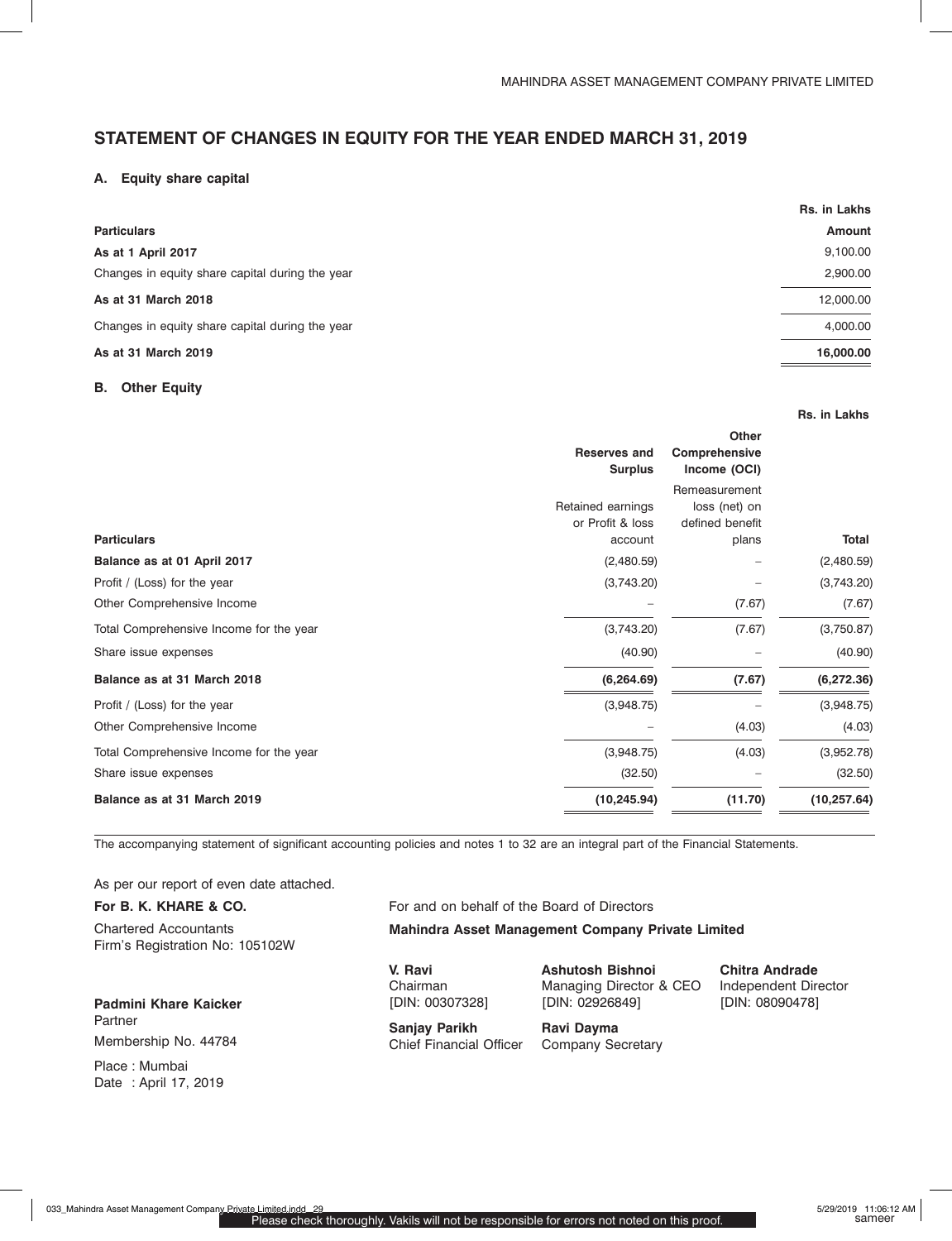# **CASH FLOW STATEMENT FOR THE YEAR ENDED MARCH 31, 2019**

|                                                                       |               | Rs in lakhs    |
|-----------------------------------------------------------------------|---------------|----------------|
|                                                                       | Year ended    | Year ended     |
|                                                                       | 31 March 2019 | 31 March 2018  |
| <b>CASH FLOW FROM OPERATING ACTIVITIES</b><br>А.                      |               |                |
| Loss before exceptional items and taxes                               | (3,948.75)    | (3,743.20)     |
| Adjustments to reconcile Loss before tax to net cash flows:           |               |                |
| Add: Non-cash expenses<br>Depreciation, amortization and impairment   | 109.49        | 83.82          |
| Remeasurement gain/(loss) on defined benefit plans                    | (4.03)        | (7.67)         |
|                                                                       | 105.46        | 76.15          |
| Less: Income considered separately                                    |               |                |
| Net gain on fair value changes (unrealised) - Mutual fund units       | (26.47)       | (18.01)        |
| Income from investing activities                                      | (427.52)      | (420.62)       |
| (Net gain)/loss on derecognition of property, plant and equipment     | 1.50          | 0.25           |
| Net gain on sale investments                                          | (50.30)       | (54.05)        |
|                                                                       | (502.79)      | (492.43)       |
| <b>Operating Loss before working capital changes</b>                  | (4,346.08)    | (4, 159.48)    |
|                                                                       |               |                |
| Changes in -                                                          |               |                |
| Trade receivables                                                     | 147.57        | (284.05)       |
| Loans                                                                 | 100.00        | 100.00         |
| Interest accrued on investments<br>Interest accrued on other deposits | 0.05<br>7.27  | (0.73)<br>7.27 |
| Other financial assets                                                | (12.27)       | (25.41)        |
| Other non-financial assets                                            | 148.03        | (222.83)       |
| <b>Trade Payables</b>                                                 | (560.61)      | 479.06         |
| Other financial liabilities                                           | 206.75        | (48.48)        |
| Other non-financial liabilities                                       | (1.42)        | 62.43          |
| <b>Provisions</b>                                                     | 347.96        | 42.25          |
| Cash used in operations                                               | 383.33        | 109.51         |
| Income taxes paid (net of refunds)                                    | (162.35)      | (187.41)       |
| <b>NET CASH USED IN OPERATING ACTIVITIES (A)</b>                      | (4, 125.10)   | (4,237.38)     |
| В.<br><b>CASH FLOW FROM INVESTING ACTIVITIES</b>                      |               |                |
| Purchase of Property, plant and equipment and intangible assets       | (63.54)       | (113.69)       |
| Proceeds from sale of Property, plant and equipment                   | 0.02          |                |
| Purchase of investments at FVOCI                                      |               | (9.60)         |
| Purchase of investments at FVTPL                                      | (8,064.00)    | (4,927.00)     |
| Proceeds from sale of investments at FVTPL                            | 7,859.71      | 6,007.24       |
| Interest income received on investments measured at amortised cost    | 427.52        | 420.62         |
| NET CASH GENERATED FROM/(USED IN) INVESTING ACTIVITIES (B)            | 159.71        | 1,377.57       |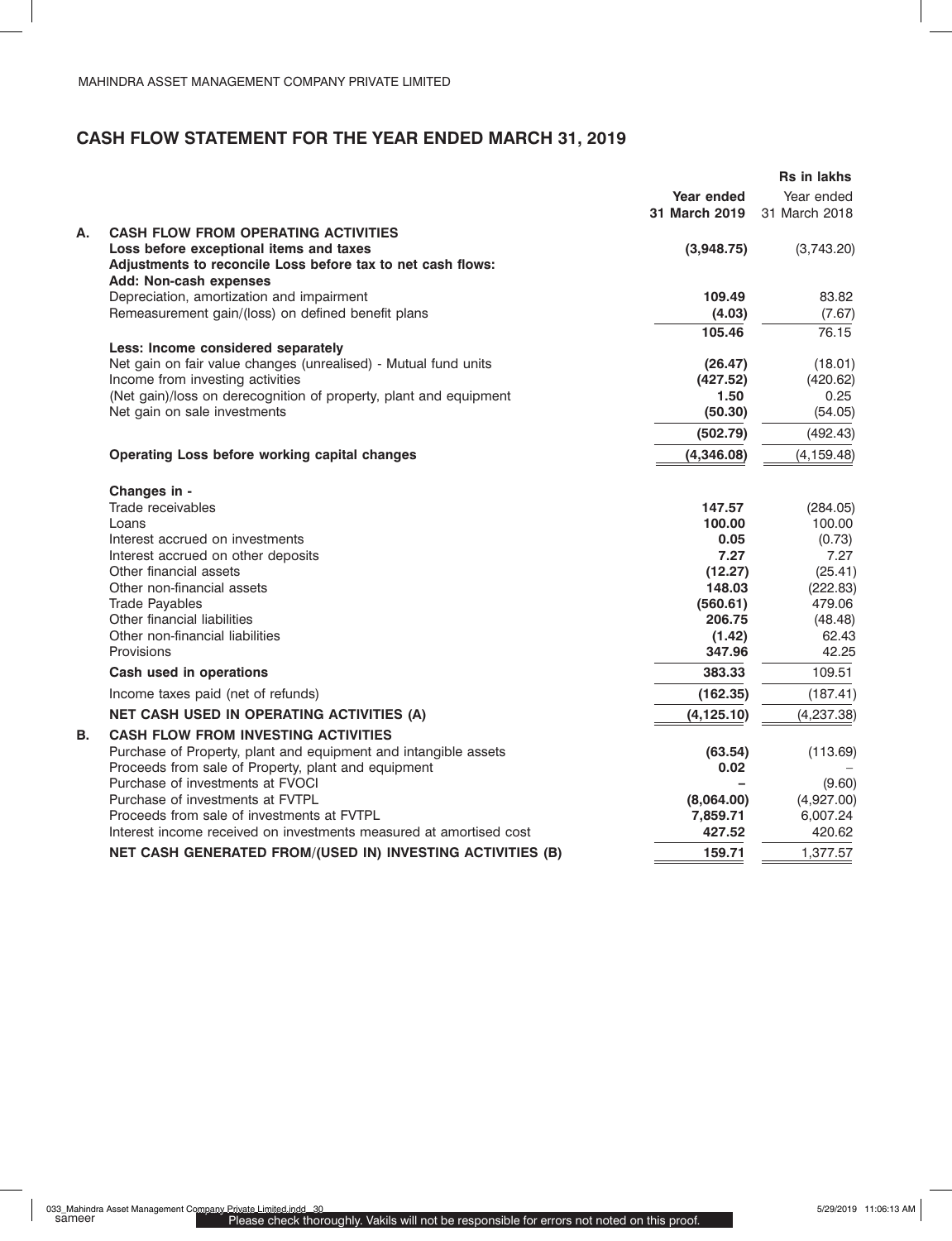# **CASH FLOW STATEMENT FOR THE YEAR ENDED MARCH 31, 2019 (Continued)**

|    |                                                                                                            |               | <b>Rs in lakhs</b> |
|----|------------------------------------------------------------------------------------------------------------|---------------|--------------------|
|    |                                                                                                            | Year ended    | Year ended         |
|    |                                                                                                            | 31 March 2019 | 31 March 2018      |
| C. | <b>CASH FLOW FROM FINANCING ACTIVITIES</b><br>Proceeds from issue of Equity shares (net of issue expenses) | 3,967.50      | 2,859.10           |
|    | NET CASH GENERATED FROM/(USED IN) FINANCING ACTIVITIES (C)                                                 | 3,967.50      | 2,859.10           |
|    | NET INCREASE/(DECREASE) IN CASH AND CASH EQUIVALENTS (A+B+C)                                               | 2.11          | (0.71)             |
|    | Cash and Cash Equivalents at the beginning of the year                                                     | 3.41          | 4.11               |
|    | CASH AND CASH EQUIVALENTS AT THE END OF THE YEAR (refer note. no. 1)                                       | 5.52          | 3.41               |
|    | <b>Components of Cash and Cash Equivalents</b>                                                             |               |                    |
|    | <b>Particulars</b>                                                                                         |               |                    |
|    | Cash and cash equivalents at the end of the year                                                           |               |                    |
|    | - Cash on hand                                                                                             | 0.58          | 0.44               |
|    | - Balances with banks in current accounts                                                                  | 4.94          | 2.97               |
|    | <b>Total</b>                                                                                               | 5.52          | 3.41               |
|    |                                                                                                            |               |                    |

# **Notes:**

The above Cash Flow Statement has been prepared under the 'Indirect method' as set out in Ind AS 7 on 'Statement of Cash Flows'.

As per our report of even date attached.

Chartered Accountants Firm's Registration No: 105102W

Partner Membership No. 44784

Place : Mumbai Date : April 17, 2019

**For B. K. KHARE & CO.** For and on behalf of the Board of Directors

# **Mahindra Asset Management Company Private Limited**

**V. Ravi** Chairman [DIN: 00307328]

**Ashutosh Bishnoi** Managing Director & CEO [DIN: 02926849] **Padmini Khare Kaicker** [DIN: 00307328] [DIN: 02926849] [DIN: 08090478]

**Chitra Andrade**  Independent Director

**Sanjay Parikh** Chief Financial Officer

**Ravi Dayma** Company Secretary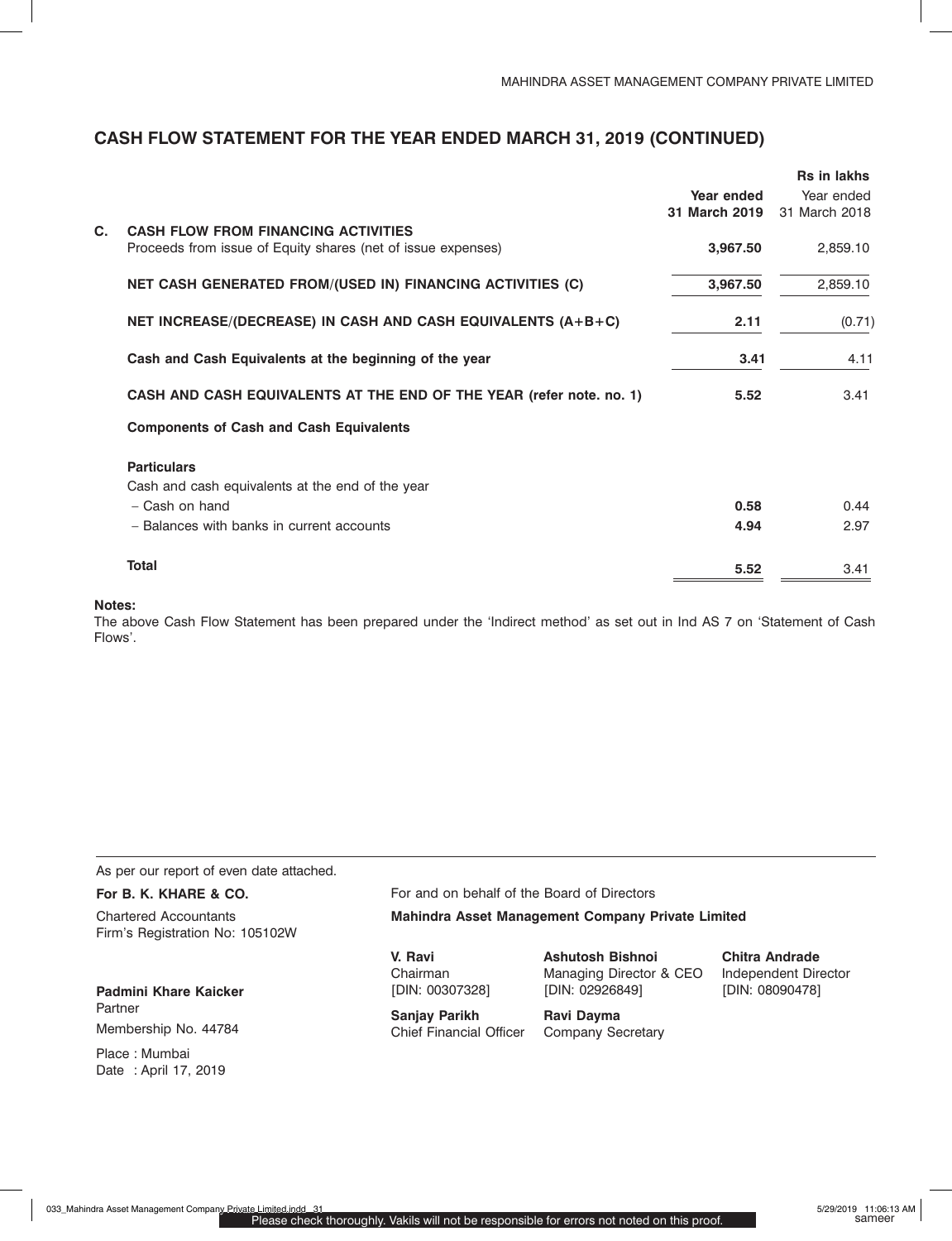# **I Notes forming part of the Financial Statements**

#### **1. CORPORATE INFORMATION**

 Mahindra Asset Management Company Private Limited ('the Company'), was incorporated under the Companies Act, 1956 on June 20, 2013. The company is a subsidiary of Mahindra & Mahindra Financial Services Ltd. The Company has a license from the Securities & Exchange Board of India to provide investment management services to the schemes of Mahindra Mutual Fund. SEBI granted the certificate of registration to Mahindra Mutual Fund on February 4, 2016. The Company earns fees from investment management activities of the schemes of Mahindra Mutual Fund. As on March 31, 2019, the Company was managing nine schemes of Mahindra Mutual Fund.

 The Company's immediate parent company is Mahindra & Mahindra Financial Services Limited and its ultimate parent company is Mahindra & Mahindra Limited.

#### **2. SUMMARY OF SIGNIFICANT ACCOUNTING POLICIES**

#### **2.1. Statement of compliance and basis for preparation and presentation of financial statements**

 These standalone or separate financial statements of the Company have been prepared in accordance with the Indian Accounting Standards as per the Companies (Indian Accounting Standards) Rules 2015 as amended and notified under Section 133 of the Companies Act, 2013 ("the Act") and other relevant provisions of the Act.

 The Company's financial statements upto and for the year ended March 31, 2018 were prepared in accordance with the Generally Accepted Accounting Principles in India (IGAAP) under the historical cost convention as a going concern and on an accrual basis, unless otherwise stated, and in accordance with the provisions of the Act, the Accounting Standards specified under Section 133 of the Act, read with Rule 7 of the Companies (Accounts) Rules 2014 (as amended), all these were collectively named as "Previous GAAP" (IGAAP).

 These are the Company's first standalone or separate financial statements prepared in accordance with Indian Accounting Standards (Ind AS). The Company has applied Ind AS 101, First-time Adoption of Indian Accounting Standards for transition from IGAAP to Ind AS. An explanation of how transition to Ind AS has affected the previously reported financial position, financial performance and cash flow of the Company is provided in Note no. 28.

#### **2.2. First-time adoption of Ind AS**

#### *Overall principle*

 The Company has prepared the opening balance sheet as per Ind AS as of April 1, 2017 ("the transition date") by recognising all assets and liabilities whose recognition is required by Ind AS, not recognising items of assets or liabilities which are not permitted by Ind AS, by reclassifying items from IGAAP to Ind AS as required under Ind AS, and applying Ind AS in measurement of recognised assets and liabilities. However, this principle is subject to certain exceptions and certain optional exemptions availed by the company as discussed below:

 *Deemed cost for property, plant and equipment and intangible assets -* The Company has elected to measure property, plant and equipment, and intangible assets at its IGAAP carrying amount and use that IGAAP carrying amount as its deemed cost at the date of transition to Ind AS.

#### *Leases*

 The company has availed the exemption to assess whether an arrangement contains a lease based on facts and circumstances existing on the date of transition to Ind AS.

#### **2.3. Functional and presentation currency**

 These financial statements are presented in Indian Rupees ('INR' or 'Rs.') which is also the Company's functional currency.

#### **2.4. Basis of measurement**

 The financial statements have been prepared on the historical cost basis, except for certain financial instruments which are measured at fair values.

#### **2.5. Measurement of fair values**

 A number of Company's accounting policies and disclosures require the measurement of fair values, for both financial and non-financial assets and liabilities. The Company has established policies and procedures with respect to the measurement of fair values.

 Fair values are categorised into different levels in a fair value hierarchy based on the inputs used in the valuation techniques as follows:

- Level 1: Quoted prices (unadjusted) in active markets for identical assets and liabilities.
- Level 2: Inputs other than quoted prices included in Level 1 that are observable for the asset or liability, either directly or indirectly.
- Level 3: Inputs for the asset or liability that are not based on observable market data (unobservable inputs).

#### **2.6. Use of estimates and judgments**

 In preparing these financial statements, management has made judgements, estimates and assumptions that affect the application of the Company's accounting policies and the reported amounts of assets, liabilities, income and expenses. Actual results may differ from these estimates. Estimates and underlying assumptions are reviewed on an ongoing basis. Revisions to estimates are recognised prospectively.

 Following are areas that involved a higher degree of estimate and judgement or complexity in determining the carrying amount of some assets and liabilities:

#### *Fair value of financial assets, liabilities and investments*

 The Company measures certain financial assets and liabilities on fair value basis at each balance sheet date or at the time they are assessed for impairment. Fair value measurement that are based on significant unobservable inputs (Level 3) require management's best estimate about future developments.

#### *Defined benefit obligations*

 Measurement of defined benefit obligations and the actuarial assumptions around it are estimated on a reasonable basis. Estimates and judgements are continuously evaluated and are based on historical experience and other factors, including expectations of future events that may have a financial impact on the Company and that are believed to be reasonable under the circumstances.

#### **2.7. Revenue recognition**

 Revenue is measured at the fair value of the consideration received or receivable.

#### *Fees from management of mutual fund schemes*

 Fees from management of mutual fund schemes are recognised on an accrual basis at specific rates, applied on the average daily net assets of the schemes of Mahindra Mutual Fund in accordance with the Investment Management Agreement between the Company and the Trustees of Mahindra Mutual Fund and SEBI (Mutual Fund) Regulations, 1996 as amended from time to time.

#### *Other Income*

 The gains/losses on sale of investments are recognised in the Statement of Profit and Loss on the trade day and it is determined on weighted average cost basis.

#### *Recognition of Dividend Income*

 Dividend from investments are recognised in the Statement of Profit and Loss when the right to receive payment is established.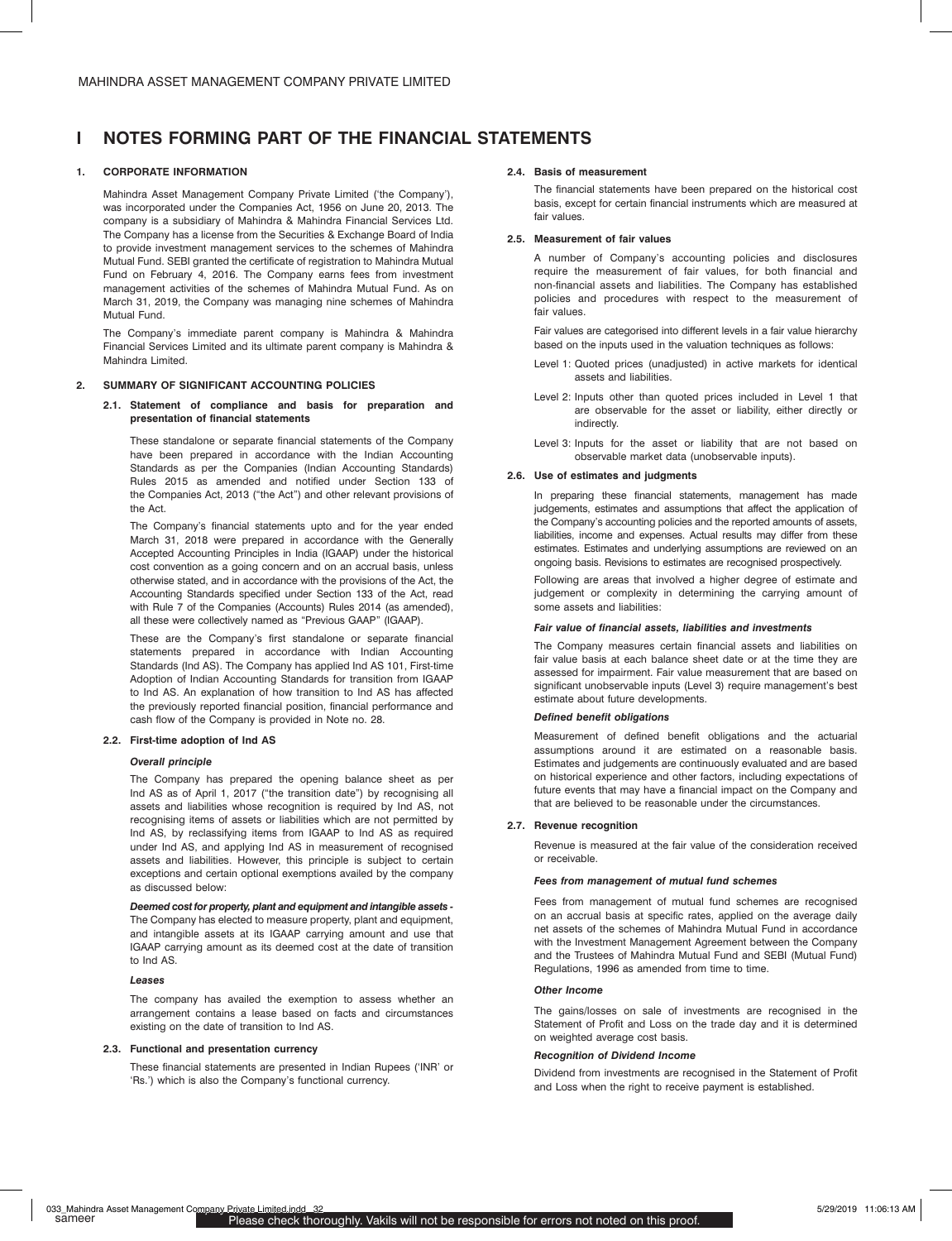#### *Recognition of Interest Income*

 Interest income from a financial asset is recognised when it is probable that the economic benefits will flow to the Company and the amount of income can be measured reliably. Interest income is accrued on a time basis, by reference to the principal outstanding.

#### **2.8. Property, plant and equipment ('PPE')**

 PPE are stated at cost of acquisition (including incidental expenses), less accumulated depreciation and accumulated impairment loss, if any.

 Advances paid towards the acquisition of PPE outstanding at each balance sheet date are disclosed separately under other nonfinancial assets. Capital work in progress comprises the cost of Property, Plant and Equipments that are not ready for its intended use at the reporting date.

 Depreciation on PPE is provided on straight-line basis in accordance with the useful lives specified in Schedule II to the Companies Act, 2013 on a pro-rata basis except for following assets in respect of which useful life is taken as estimated by the management based on the actual usage pattern of the assets.

 Motor vehicles where useful life is estimated at four years as against eight years as per Schedule II since the employees to whom these vehicles have been allotted in accordance with their terms of employment are entitled to change their vehicles every four years, and

 Fixed assets having value individually less than Rs 5,000 are fully depreciated in the period of purchase.

 Further, residual value for all assets is considered as zero due to the difficulty in estimating the same and in the case of motor cars, having regard to terms of employment under which these are allotted to the employees.

Accordingly, useful life of assets is estimated as follows:

| Employee vehicles | $-4$ Years  |
|-------------------|-------------|
| Computer          | - 3 Years   |
| Furniture         | $-10$ Years |
| Office Equipment  | $-5$ Years  |
|                   |             |

Assets costing less than Rs 5,000< 1 year

 PPE is de-recognised on disposal or when no future economic benefits are expected from its use. Any gain or loss arising on de-recognition of the asset (calculated as the difference between the net disposal proceeds and the net carrying amount of the asset) is recognised in other income/netted off from any loss on disposal in the Statement of Profit and Loss in the year the asset is de-recognised.

#### **2.9. Intangible assets**

 Intangible assets are stated at cost less accumulated amortisation and impairment loss, if any. Intangible assets comprise of computer software which is amortised over the estimated useful life. The maximum period for such amortisation is taken as 36 months based on management's estimates of useful life. Amortisation is calculated using the Straight line method to write down the cost of intangible assets over their estimated useful lives.

#### **2.10. Foreign exchange transactions and translations**

#### *Initial recognition*

 Transactions in foreign currencies are recognised at the prevailing exchange rates between the reporting currency and the foreign currency on the transaction date.

#### *Conversion*

 Transactions in foreign currencies are translated into the functional currency using the exchange rates at the dates of the transactions. Foreign exchange gains and losses resulting from the settlement of such transactions and from the translation of monetary assets and liabilities denominated in foreign currencies at year end exchange rates are generally recognised in the Statement of Profit and Loss. Foreign currency monetary assets and liabilities at the year-end are translated at the year-end exchange rates and the resultant exchange differences are recognised in the Statement of Profit and Loss.

 Non-monetary items, which are measured in terms of historical cost denominated in a foreign currency, are reported using the exchange rate at the date of the transaction. Non-monetary items, which are measured at fair value or other similar valuation denominated in a foreign currency, are translated using the exchange rate at the date when such value was determined.

## **2.11. Financial instruments**

#### *Recognition and initial measurement*

 Financial assets and financial liabilities are recognised when the Company becomes a party to the contractual provisions of the instruments.

 Financial assets and financial liabilities are initially measured at fair value. Transaction costs that are directly attributable to the acquisition or issue of financial assets and financial liabilities (other than financial assets and financial liabilities at fair value through profit or loss) are added to or deducted from the fair value of the financial assets or financial liabilities, as appropriate, on initial recognition. Transaction costs directly attributable to the acquisition of financial assets or financial liabilities at fair value through profit or loss are recognised immediately in the Statement of Profit and Loss.

*Classification and subsequent measurement Financial assets*

On initial recognition, a financial asset is classified as - measured at:

- Amortised cost; or
- Fair Value through Other Comprehensive Income (FVTOCI) debt investment; or
- Fair Value through Other Comprehensive Income (FVTOCI) equity investment; or
- Fair Value through Profit or Loss (FVTPL)

 Financial assets are not reclassified subsequent to their initial recognition, except if and in the period the Company changes its business model for managing financial assets.

 All financial assets not classified as measured at amortised cost or FVTOCI are measured at FVTPL.

 The financial assets held with the objective to collect contractual cash flows as per the contractual terms that give rise on specified dates to cash flows that are solely payment of interest on the principal amount outstanding are measured at amortised cost on the reporting date. Accordingly, the Company measures investment in Non-Convertible debentures at amortised cost. Interest income, impairment are recognised in the Statement of Profit and Loss.

 For equity investments, the Company makes an election on an instrument-by-instrument basis to designate equity investments as measured at FVTOCI. These elected investments are measured at fair value with gains and losses arising from changes in fair value recognised in other comprehensive income and accumulated in the reserves. The cumulative gain or loss is not reclassified to the Statement of Profit and Loss on disposal of the investments. These investments in equity are not held for trading. Instead, they are held for medium or long- term strategic purpose. Upon the application of Ind AS 109, the Company has chosen to designate these investments as FVTOCI as the Company believes that this provides a more meaningful presentation for medium or long-term strategic investments, than reflecting changes in fair value immediately in the Statement of Profit and Loss. Dividend income, if any, received on such equity investments are recognised in the Statement of Profit and Loss.

 Equity investments that are not designated to be measured at FVTOCI are designated to be measured at FVTPL. Subsequent changes in fair value are recognised in the Statement of Profit and Loss.

#### *Financial liabilities and equity instruments*

 Debt and equity instruments issued by the Company are classified as either financial liabilities or as equity in accordance with the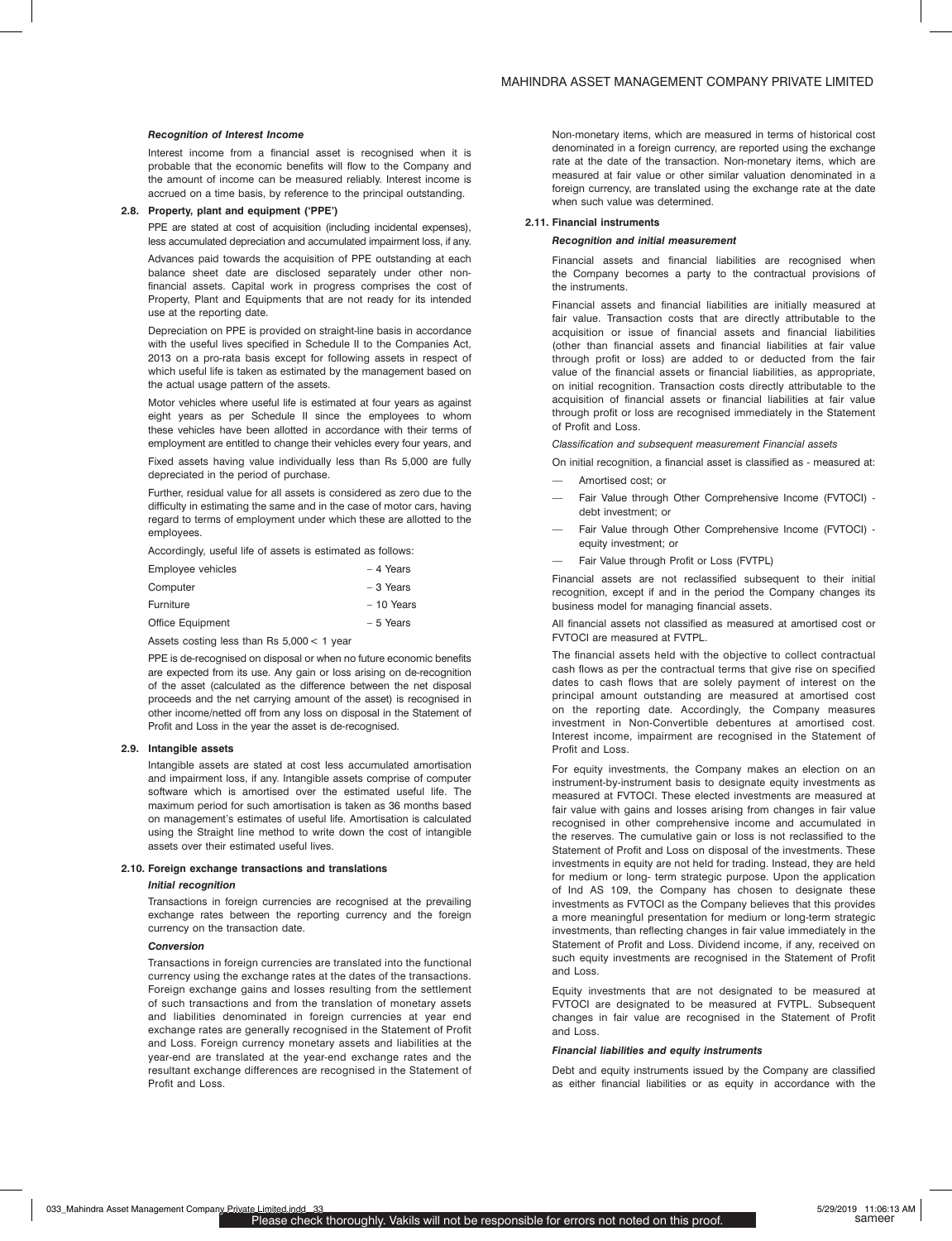substance of the contractual arrangements and the definitions of a financial liability and an equity instrument.

#### *Equity instruments*

 An equity instrument is any contract that evidences a residual interest in the assets of an entity after deducting all of its liabilities. Equity instruments issued by the Company are recognised at the proceeds received. Transaction costs of an equity transaction are recognised as a deduction from equity.

#### *Financial liabilities*

 Financial liabilities are classified as measured at amortised cost or FVTPL. A financial liability is classified as FVTPL if it is classified as held-for-trading or it is designated as such on initial recognition. Other financial liabilities are subsequently measured at amortised cost. Interest expense are recognised in the Statement of Profit and Loss. Any gain or loss on derecognition is also recognised in the Statement of Profit and Loss.

#### *De-recognition of financial assets*

 The Company de-recognises a financial asset when the contractual rights to the cash flows from the financial asset expire, or it transfers the rights to receive the financial asset and substantially all the risks and rewards of ownership of the asset to another party. If the Company neither transfers nor retains substantially all of the risks and rewards of ownership and continues to control the transferred asset, the Company recognises its retained interest in the asset and an associated liability for the amount it may have to pay.

 If the Company enters into transactions whereby it transfers assets recognised on its Balance Sheet, but retains either all or substantially all of the risks and rewards of the transferred assets, the transferred assets are not de-recognised and the proceeds received are recognised as a collateralised borrowing.

#### *De-recognition of financial liabilities*

 A financial liability is de-recognised when the obligation under the liability is discharged, cancelled or expires. The difference between the carrying value of the original financial liability and the consideration paid is recognised in the Statement of Profit and Loss.

#### *Impairment of financial assets*

 Loss allowances for financial assets measured at amortised cost are deducted from the gross carrying amount of the assets. For debt securities at FVTOCI, the loss allowance is recognised in OCI and is not reduced from the carrying amount of the financial asset in the balance sheet.

 The gross carrying amount of a financial asset is written off (either partially or in full) to the extent that there is no realistic prospect of recovery. This is generally the case when the Company determines that the debtor does not have assets or sources of income that could generate sufficient cash flows to repay the amounts subject to the write-off. However, financial assets that are written off could still be subject to enforcement activities under the Company's recovery procedures, taking into account legal advice where appropriate. Any recoveries made are recognised in the Statement of Profit and Loss.

#### *Impairment of non financial assets*

 At the end of each reporting period, the Company reviews the carrying amounts of its tangible and intangible assets to determine whether there is any indication that those assets have suffered an impairment loss. If any such indication exists, the recoverable amount, which is the higher of the value in use or fair value less cost to sell, of the asset or cash-generating unit, as the case may be, is estimated and impairment loss (if any) is recognised and the carrying amount is reduced to its recoverable amount.

 In assessing the value in use, the estimated future cash flows are discounted to their present value using a pre-tax discount rate that reflects current market assessments of the time value of money and the risks specific to the asset for which the estimates of future cash

flows have not been adjusted. When it is not possible to estimate the recoverable amount of an individual asset, the Company estimates the recoverable amount of the cash-generating unit to which the asset belongs.

 When an impairment loss subsequently reverses, the carrying amount of the asset or a cash-generating unit is increased to the revised estimate of its recoverable amount, so that the increased carrying amount does not exceed the carrying amount that would have been determined had no impairment loss been recognised for the asset (or cash-generating unit) earlier. The reversal of an impairment loss is recognised in Statement of Profit and Loss.

#### **2.12. Employee Benefits**

#### *Short-term employee benefits*

 Short-term employee benefits are expensed as the related service is provided. A liability is recognised for the amount expected to be paid if the Company has a present legal or constructive obligation to pay this amount as a result of past service provided by the employee and the obligation can be estimated reliably.

 Contribution paid/payable during the year to Superannuation Fund, ESIC and Labour Welfare Fund are recognised in the Statement of Profit and Loss.

#### *Contribution to provident fund*

 Company's contribution paid/payable during the year to provident fund is recognised in the Statement of Profit and Loss.

#### *Gratuity*

 The Company's liability towards gratuity scheme is determined by an independent actuary using the projected unit credit method. The present value of the defined benefit obligation is determined by discounting the estimated future cash outflows by reference to market yields at the end of the reporting period on government bonds that have terms approximating to the terms of the related obligation.

 The net interest cost is calculated by applying the discount rate to the net balance of the defined benefit obligation and the fair value of plan assets. This cost is included in employee benefit expense in the Statement of Profit and Loss.

#### *Remeasurement gains/losses*

 Remeasurement of defined benefit plans, comprising of actuarial gains or losses, return on plan assets excluding interest income are recognised immediately in the Balance Sheet with corresponding debit or credit to other comprehensive income. Re-measurements are not reclassified to the Statement of Profit and Loss in subsequent period.

 Remeasurement gains or losses on long term compensated absences that are classified as other long term benefits are recognised in the Statement of Profit and Loss.

#### *Superannuation fund*

 The Company makes contribution to the Superannuation scheme, a defined contribution scheme, administered by Life Insurance Corporation of India, which are charged to the Statement of Profit and Loss. The Company has no obligation under this scheme beyond its contribution.

#### *Leave encashment/compensated absences/sick leave*

 The Company provides for the encashment/availment of leave with pay subject to certain rules. The employees are entitled to accumulate leave subject to certain limits for future encashment/ availment. The liability is provided based on the number of days of unutilized leave at each balance sheet date on the basis of an independent actuarial valuation using projected unit credit method.

#### *Employee Share based payments*

 Cash-settled share-based payments to employees are measured at the fair value of the equity instruments at each reporting date. Any change in fair value is recognized for the vested period in the Statement of Profit and Loss for the period.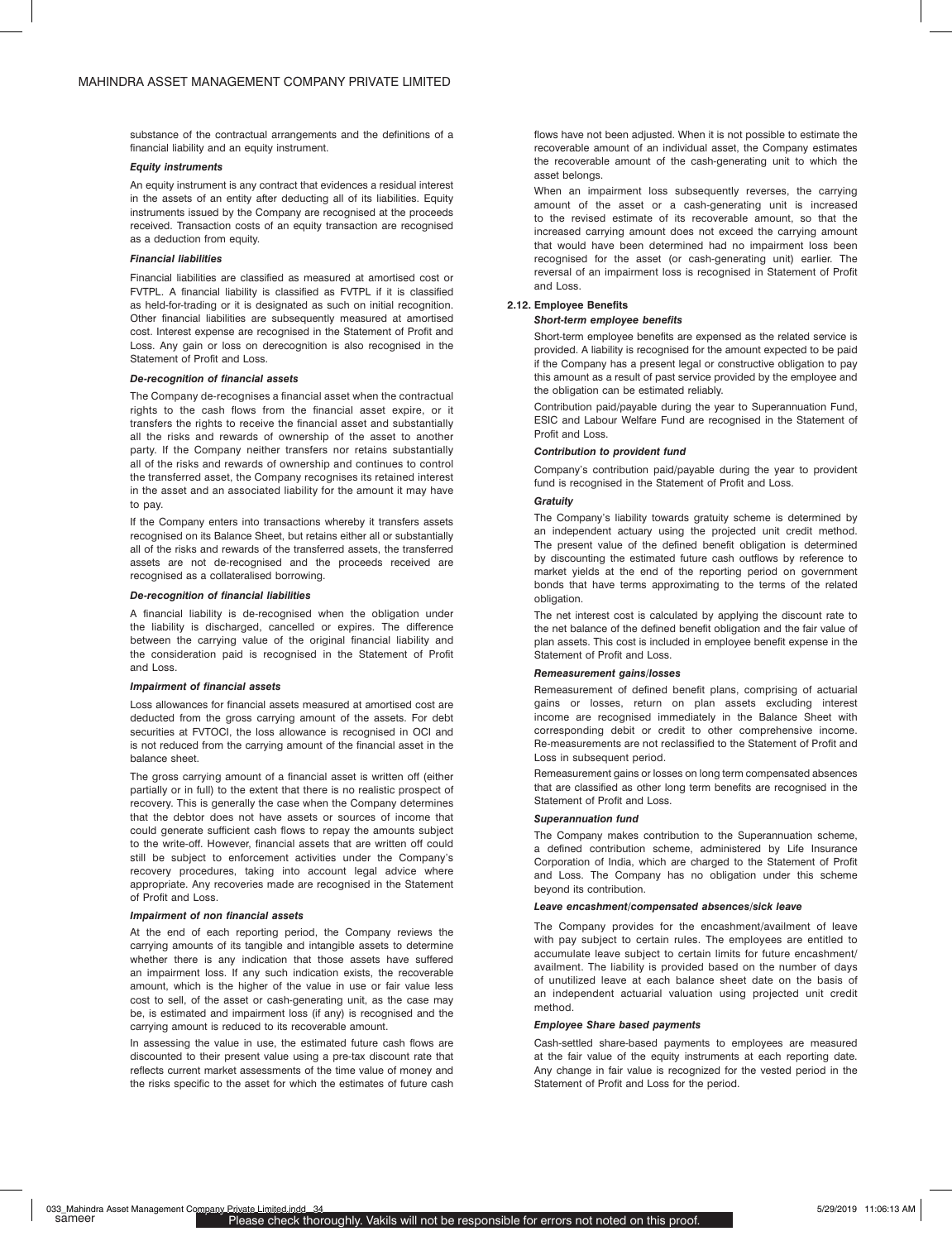#### **2.13. Scheme related expenses**

 Expenses of schemes of Mahindra Mutual Fund in excess of the limits in accordance with the SEBI (Mutual Fund) Regulations, 1996 are borne by the Company and are recognised in the Statement of Profit and Loss. Further, as per SEBI circular dated October 22, 2018, all scheme related expenses subsequent to that date are to be borne by the mutual fund schemes. As a result, the investment management fees subsequent to this date are received net of all scheme expenses. Prior to this date, the Company was bearing all the scheme related expenses and to that extent was in receipt of higher investment management fees from the schemes of Mahindra Mutual Fund. Hence, the investment management fees and the scheme related expenses for this year are not comparable with that of last year.

#### *New Fund Offer ('NFO') expenses*

 Expenses pertaining to NFO are charged to the Statement of Profit and Loss in the year in which these expenses are incurred which is in compliance with SEBI (Mutual Fund) Regulations 1996, as amended from time to time.

#### **2.14. Finance Costs**

 Finance costs include interest expense accrued on a time basis, by reference to the principal outstanding.

#### **2.15. Income taxes**

#### *Current tax*

 Current tax is determined as the amount of tax payable in respect of taxable income for the year. The Company's current tax is calculated using tax rates that have been enacted or substantively enacted by the end of the reporting period.

#### *Deferred tax*

 Deferred tax on timing differences, being the difference between taxable income and accounting income that originate in one period and are capable of reversal in one or more subsequent periods is accounted for using the tax rates and tax laws enacted or substantively enacted as on the balance sheet date. Deferred tax assets arising on account of unabsorbed depreciation or carry forward of tax losses are recognised only to the extent that there is virtual certainty supported by convincing evidence that sufficient future taxable income will be available against which such deferred tax assets can be realised.

 Deferred tax is recognised on temporary differences between the carrying amounts of assets and liabilities in the financial statements and the corresponding tax bases used in the computation of taxable profit. Deferred tax liabilities are generally recognised for all taxable temporary differences to the extent that it is probable that taxable profits will be available against which those deductible temporary differences can be utilised.

 The carrying amount of deferred tax assets is reviewed at the end of each reporting period and reduced to the extent that it is no longer probable that sufficient taxable profits will be available to allow all or part of the asset to be recovered.

 Deferred tax liabilities and assets are measured at the tax rates that are expected to apply in the period in which the liability is settled or the asset realised, based on tax rates (and tax laws) that have been enacted or substantively enacted by the end of the reporting period.

 The measurement of deferred tax liabilities and assets reflects the tax consequences that would follow from the manner in which the Company expects, at the end of the reporting period, to recover or settle the carrying amount of its assets and liabilities.

#### *Current and deferred tax for the year*

 Current and deferred tax are recognised in the Statement of Profit and Loss, except when they relate to items that are recognised in other comprehensive income or directly in equity, in which case, the current and deferred tax are also recognised in other comprehensive income or directly in equity respectively.

#### **2.16. Securities issue expenses**

 Expenses incurred in connection with fresh issue of Share capital are accounted for as a deduction from other equity as per the provisions of Ind AS 32 – Financial Instruments Presentation.

#### **2.17. Provisions**

 Provisions are recognised when there is a present obligation as a result of a past event, and it is probable that an outflow of resources embodying economic benefits will be required to settle the obligation and there is a reliable estimate of the amount of the obligation. Provisions are reviewed at each balance sheet date and adjusted to reflect the current best estimate.

 The amount recognised as a provision is the best estimate of the consideration required to settle the present obligation at the end of the reporting period, taking into account the risks and uncertainties surrounding the obligation.

 When there is a possible obligation or a present obligation in respect of which the likelihood of outflow of resources is remote, no provision or disclosure is made.

#### **2.18. Leasing**

#### *Where the Company is the lessee*

 Leases where the lessor effectively retains substantially all the risks and benefits of ownership of the leased asset are classified as operating leases. Operating lease payments are recognized as an expense in the Statement of Profit and Loss on a straight line basis over the tenure of the lease.

#### **2.19. Earnings per share**

 Basic earnings per share is calculated by dividing the net profit or loss for the period attributable to equity shareholders by the weighted average number of equity shares outstanding during the period. Earnings considered in ascertaining the Company's earnings per share is the net profit/loss for the period after deducting preference dividends and any attributable tax thereto for the period. The weighted average number of equity shares outstanding during the period and for all periods presented is adjusted for events, such as bonus shares, sub-division of shares, etc that have changed the number of equity shares outstanding, without a corresponding change in resources.

 For the purpose of calculating diluted earnings per share, the net profit or loss for the period attributable to equity shareholders is divided by the weighted average number of equity shares outstanding during the period, considered for deriving basic earnings per share and weighted average number of equity shares that could have been issued upon conversion of all dilutive potential equity shares.

#### **3. Recent Accounting Pronouncements: Standards issued but not yet effective**

 In March 2019, the Ministry of Corporate Affairs issued the Companies (Indian Accounting Standards) Amendment Rules, 2019, notifying Ind AS 116, Leases and consequential amendments to various Ind AS standards. The amendments are effective from accounting periods beginning from April 1, 2019.

#### *Ind AS 116 Leases*

 The Company is required to adopt Ind AS 116, Leases from April 1, 2019. Ind AS 116 introduces a single, on-balance sheet lease accounting model for lessees. A lessee recognises a right-of-use asset representing its right to use the underlying asset and a lease liability representing its obligation to make lease payments. There are recognition exemptions for short-term leases and leases of low-value items. Lessor accounting remains similar to the current standard – i.e. lessors continue to classify leases as finance or operating leases. It replaces existing leases guidance, Ind AS 17, Leases.

 The Company has completed an initial assessment of the potential impact on its financial statements but has not yet completed its detailed assessment. The quantitative impact of adoption of Ind AS 116 on the financial statements in the period of initial application is not reasonably estimable as at present.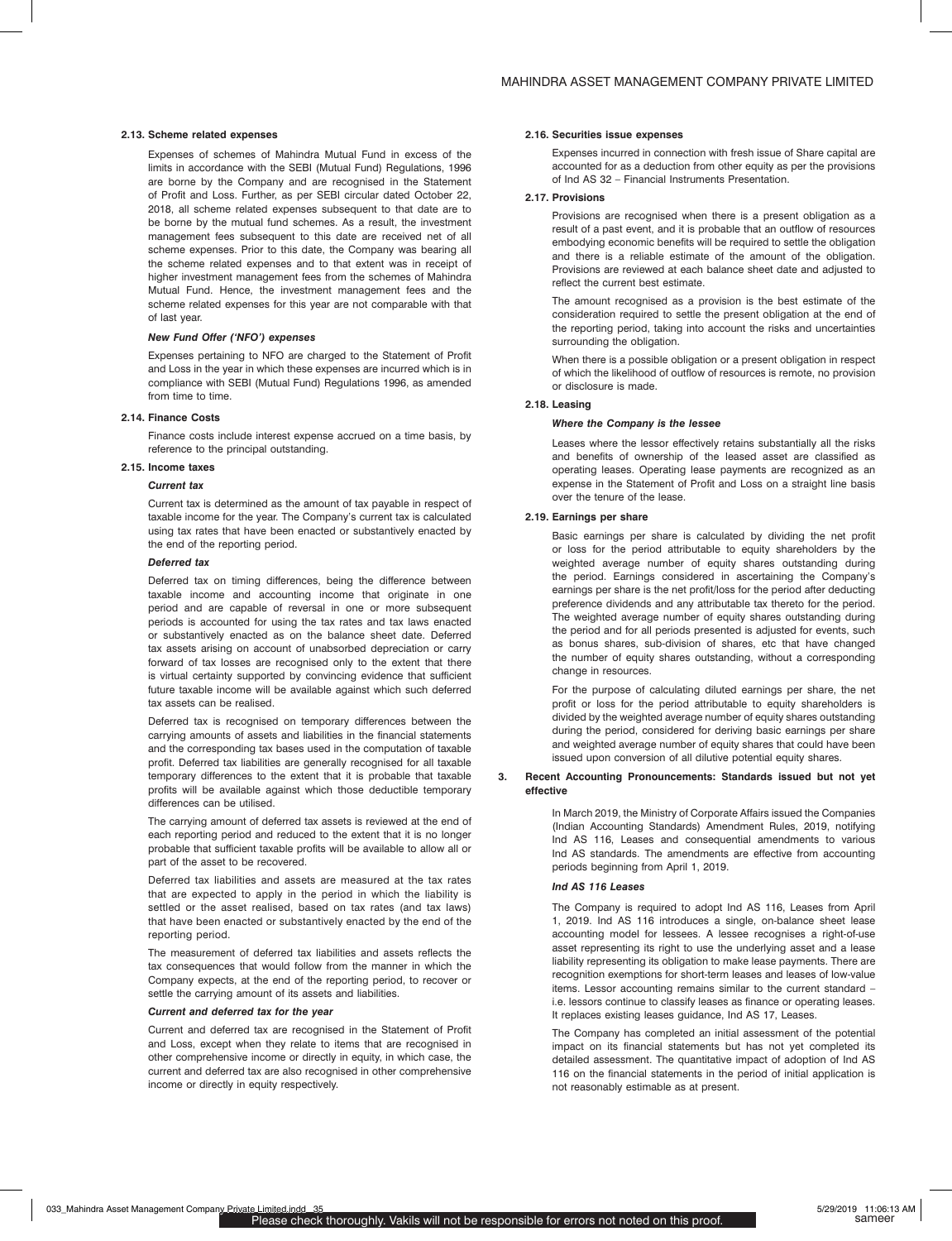# **II. NOTES TO THE FINANCIAL STATEMENTS FOR THE YEAR ENDED MARCH 31, 2019**

 **Rs in lakhs** 

**1. Cash and cash equivalents**

|    |       |                                                                                                                                                                          |                   |              | Rs in lakhs              |    |                      |                                                                               |                                                      | As at 31                          | As at 31   | As at 1                           |
|----|-------|--------------------------------------------------------------------------------------------------------------------------------------------------------------------------|-------------------|--------------|--------------------------|----|----------------------|-------------------------------------------------------------------------------|------------------------------------------------------|-----------------------------------|------------|-----------------------------------|
|    |       |                                                                                                                                                                          | As at 31          | As at 31     | As at 1                  |    | <b>Particulars</b>   |                                                                               |                                                      | March 2019 March 2018             |            | April 2017                        |
|    |       | <b>Particulars</b>                                                                                                                                                       | <b>March 2019</b> | March 2018   | April 2017               | A) |                      | Loans (at amortised cost):<br>Inter corporate deposits to related parties     |                                                      |                                   | 100.00     | 200.00                            |
|    |       | Cash on hand                                                                                                                                                             | 0.58              | 0.44         | $\overline{\phantom{0}}$ |    |                      | Inter corporate deposits to other parties                                     |                                                      |                                   |            |                                   |
|    |       | Balances with banks in current accounts                                                                                                                                  | 4.94              | 2.97<br>3.41 | 4.11<br>4.11             |    | <b>Total (Gross)</b> | Less : Impairment loss allowance                                              |                                                      | $\equiv$                          | 100.00     | 200.00                            |
|    | Total |                                                                                                                                                                          | 5.52              |              |                          |    | Total (Net)          |                                                                               |                                                      |                                   | 100.00     | 200.00                            |
| 2. |       | <b>Receivables</b>                                                                                                                                                       |                   |              |                          |    |                      |                                                                               |                                                      |                                   |            |                                   |
|    |       |                                                                                                                                                                          |                   |              | Rs in lakhs              | B) | i) Unsecured         |                                                                               |                                                      |                                   | 100.00     | 200.00                            |
|    |       |                                                                                                                                                                          | As at 31          | As at 31     | As at 1 April            |    | <b>Total (Gross)</b> |                                                                               |                                                      |                                   | 100.00     | 200.00                            |
|    |       | <b>Particulars</b>                                                                                                                                                       | <b>March 2019</b> | March 2018   | 2017                     |    |                      | Less : Impairment loss allowance                                              |                                                      |                                   |            |                                   |
|    |       | i) Trade receivables<br>Unsecured, considered good:                                                                                                                      |                   |              |                          |    | Total (Net)          |                                                                               |                                                      |                                   | 100.00     | 200.00                            |
|    |       | - Debts outstanding for a period not                                                                                                                                     |                   |              |                          | C) |                      | i) Loan receivables considered good -                                         |                                                      |                                   |            |                                   |
|    |       | exceeding six months                                                                                                                                                     | 152.52            | 300.09       | 16.04                    |    | Secured              | ii) Loan receivables considered good -                                        |                                                      |                                   |            |                                   |
|    | Total |                                                                                                                                                                          | 152.52            | 300.09       | 16.04                    |    | Unsecured            |                                                                               |                                                      |                                   | 100.00     | 200.00                            |
|    |       |                                                                                                                                                                          |                   |              |                          |    |                      | iii) Loan receivables which have                                              |                                                      |                                   |            |                                   |
|    |       | No trade or other receivable is due from directors or other officers of the<br>company either severally or jointly with any other person nor any trade or other          |                   |              |                          |    |                      | significant increase in credit risk<br>iv) Loan receivables - credit impaired |                                                      | ÷                                 | Ē,         |                                   |
|    |       | receivable is due from firms or private companies respectively in which any                                                                                              |                   |              |                          |    | <b>Total (Gross)</b> |                                                                               |                                                      |                                   | 100.00     | 200.00                            |
|    |       | director is a partner, a director or a member.                                                                                                                           |                   |              |                          |    |                      | Less : Impairment loss allowance                                              |                                                      |                                   |            |                                   |
|    |       | Trade receivable is due within one month from the date of the invoice.                                                                                                   |                   |              |                          |    | <b>Total</b>         |                                                                               |                                                      | $\overline{\phantom{0}}$          | 100.00     | 200.00                            |
| 3. |       | Loans                                                                                                                                                                    |                   |              |                          | 4. | Investments          |                                                                               |                                                      |                                   |            |                                   |
|    |       |                                                                                                                                                                          |                   |              |                          |    | As at 31             | As at 31                                                                      | As at 31                                             | As at 31                          | As at 1    | As at 1                           |
|    |       |                                                                                                                                                                          |                   |              |                          |    | <b>March 2019</b>    | March 2019                                                                    | March 2018                                           | March 2018                        | April 2017 | April 2017                        |
|    |       | <b>Particulars</b>                                                                                                                                                       |                   |              |                          |    |                      | <b>NAV</b><br>Units (Rs in lakhs)                                             |                                                      | <b>NAV</b><br>Units (Rs in lakhs) |            | <b>NAV</b><br>Units (Rs in lakhs) |
| A) |       | At Fair Value                                                                                                                                                            |                   |              |                          |    |                      |                                                                               |                                                      |                                   |            |                                   |
|    | i)    | Through Other Comprehensive Income                                                                                                                                       |                   |              |                          |    |                      |                                                                               |                                                      |                                   |            |                                   |
|    |       | <b>Unquoted Investment in Equity Shares</b>                                                                                                                              |                   |              |                          |    |                      |                                                                               |                                                      |                                   |            |                                   |
|    |       | Equity Investment in MF Utilities India Pvt Ltd (Face value of Rs. 1/- each)                                                                                             |                   |              |                          |    | 5,00,000             | 9.60                                                                          | 5,00,000                                             | 9.60                              |            |                                   |
|    | ii)   | Through Profit or Loss                                                                                                                                                   |                   |              |                          |    |                      |                                                                               |                                                      |                                   |            |                                   |
|    |       | <b>Unquoted Investment in Mutual Fund</b><br>Mahindra Liquid Fund - Direct Growth (Face value of Rs. 1000/- each)                                                        |                   |              |                          |    | 34,168               | 413.92                                                                        | 11,342                                               | 127.53                            | 53,517     | 563.34                            |
|    |       | Mahindra Low Duration - Direct Growth (Face value of Rs. 1000/- each)                                                                                                    |                   |              |                          |    | 12,478               | 145.90                                                                        | 29,044                                               | 314.06                            | 98,549     | 995.34                            |
|    |       | Mahindra Kar Bachat Yojana - Direct Growth (Face value of Rs. 10/- each)                                                                                                 |                   |              |                          |    | 5,00,000             | 61.13                                                                         | 5,00,000                                             | 59.00                             | 5,00,000   | 55.69                             |
|    |       | Mahindra Dhan Sanchay Yojana - Direct Growth (Face value of Rs. 10/- each)<br>Mahindra Badhat Yojana - Direct Growth (Face value of Rs. 10/- each)                       |                   |              |                          |    | 5,00,000<br>5,00,000 | 58.56<br>56.58                                                                | 5,00,000<br>5,00,000                                 | 55.81<br>53.63                    | 5,00,000   | 51.46                             |
|    |       | Mahindra Unnati Emerging Business Yojana - Direct Growth (Face value of Rs. 10/- each)                                                                                   |                   |              |                          |    | 5,00,000             | 48.21                                                                         | 5,00,000                                             | 47.63                             |            |                                   |
|    |       | Mahindra Credit Risk Yojana - Direct Growth (Face value of Rs. 10/- each)                                                                                                |                   |              |                          |    | 5,00,000             | 52.45                                                                         |                                                      |                                   |            |                                   |
|    |       | Mahindra Rural Bharat Consumption Yojana - Direct Growth (Face value of Rs. 10/- each)<br>Mahindra Pragati Bluechip Yojana - Direct Growth (Face value of Rs. 10/- each) |                   |              |                          |    | 5,00,000<br>5,00,000 | 51.44<br>50.52                                                                | $\overline{\phantom{0}}$<br>$\overline{\phantom{a}}$ |                                   |            |                                   |
|    |       | Total (Gross)                                                                                                                                                            |                   |              |                          |    |                      | 948.31                                                                        |                                                      | 667.26                            |            | 1,665.83                          |
|    |       | Less : Impairment loss allowance                                                                                                                                         |                   |              |                          |    |                      |                                                                               |                                                      |                                   |            |                                   |
|    |       | Total (Net) - A                                                                                                                                                          |                   |              |                          |    |                      | 948.31                                                                        |                                                      | 667.26                            |            | 1,665.83                          |
| B) |       | At Amortised cost                                                                                                                                                        |                   |              |                          |    |                      |                                                                               |                                                      |                                   |            |                                   |
|    |       | Secured redeemable non-convertible debentures                                                                                                                            |                   |              |                          |    |                      |                                                                               |                                                      |                                   |            |                                   |
|    |       | 8.9% Non Convertible Debentures of Mahindra Rural Housing Finance Ltd.                                                                                                   |                   |              |                          |    |                      |                                                                               |                                                      |                                   |            |                                   |
|    |       | (Face value of Rs. 10 Lakh/- each)<br>8.4% Non Convertible Debentures of Mahindra Rural Housing Finance Ltd.                                                             |                   |              |                          |    | 300                  | 3,000.00                                                                      | 300                                                  | 3,000.00                          | 300        | 3,000.00                          |
|    |       | (Face value of Rs. 10 Lakh/- each)                                                                                                                                       |                   |              |                          |    | 170                  | 1,700.00                                                                      | 170                                                  | 1,700.00                          | 170        | 1,700.00                          |
|    |       | Total (Gross)                                                                                                                                                            |                   |              |                          |    |                      | 4,700.00                                                                      |                                                      | 4,700.00                          |            | 4,700.00                          |
|    |       | Less : Impairment loss allowance                                                                                                                                         |                   |              |                          |    |                      |                                                                               |                                                      |                                   |            |                                   |
|    |       | Total (Net) - B                                                                                                                                                          |                   |              |                          |    |                      | 4,700.00                                                                      |                                                      | 4,700.00                          |            | 4,700.00                          |
|    |       | Total (Gross : $A + B$ )                                                                                                                                                 |                   |              |                          |    |                      | 5,648.31                                                                      |                                                      | 5,367.26                          |            | 6,365.83                          |
|    |       | Less : Impairment loss allowance                                                                                                                                         |                   |              |                          |    |                      |                                                                               |                                                      |                                   |            |                                   |
|    |       | Total (Net) - C                                                                                                                                                          |                   |              |                          |    |                      | 5,648.31                                                                      |                                                      | 5,367.26                          |            | 6,365.83                          |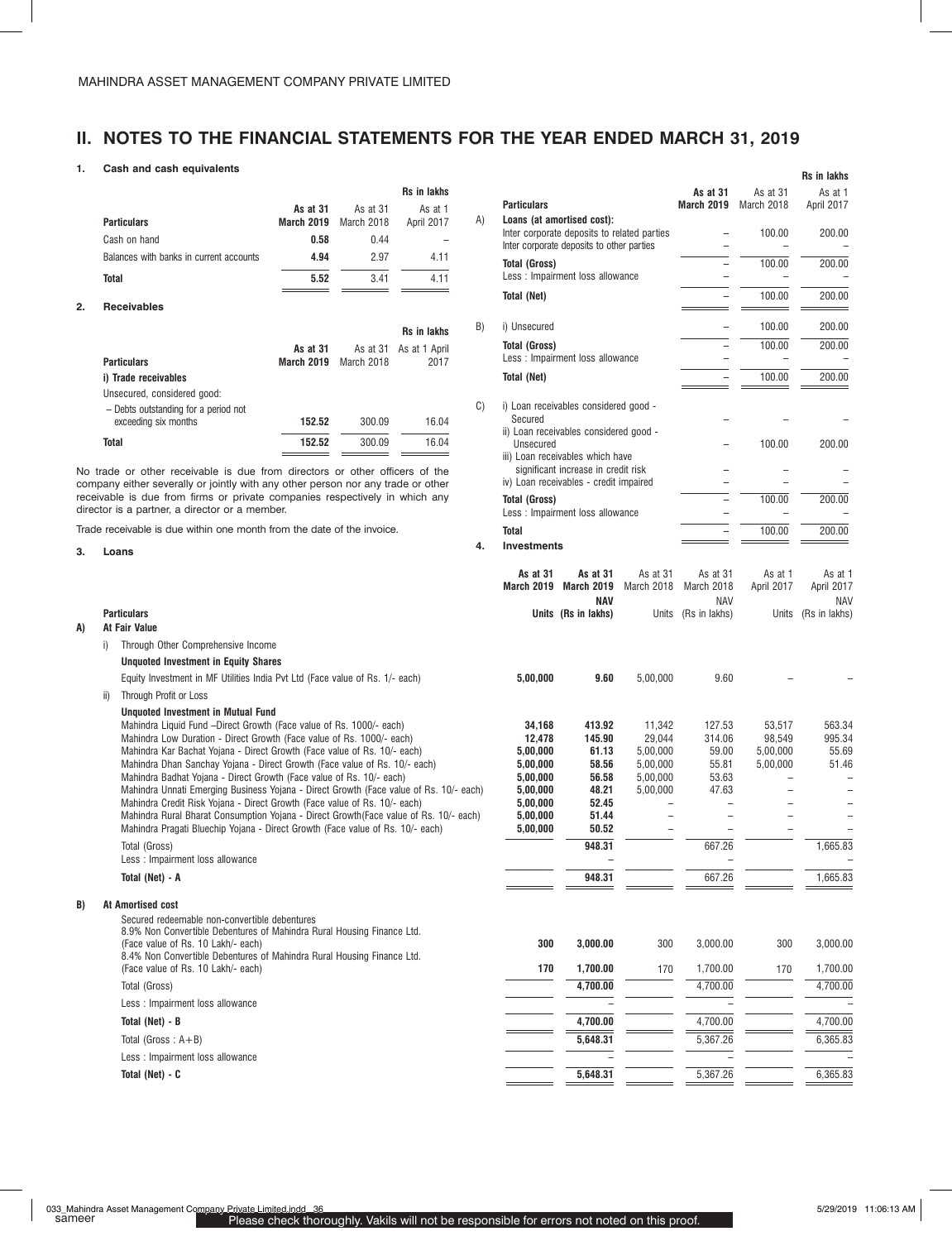# Mahindra asset ManageMent CoMpany private LiMited

#### **5. Other financial assets**

|                                              |                               |                        | Rs in lakhs           |
|----------------------------------------------|-------------------------------|------------------------|-----------------------|
| <b>Particulars</b>                           | As at 31<br><b>March 2019</b> | As at 31<br>March 2018 | As at 1<br>April 2017 |
| Interest accrued on investments              | 156.83                        | 156.88                 | 156.15                |
| Interest accrued on other deposits           |                               | 7 27                   | 14.55                 |
| <b>Other Receivables</b>                     | 2.87                          |                        |                       |
| Security Deposits for office premises/others | 70.98                         | 61.57                  | 36.17                 |
| <b>Total</b>                                 | 230.68                        | 225.72                 | 206.87                |

# **6. Current tax assets**

 **Rs in lakhs**  (i) Tax deducted / collected at source net of provision for taxes

|    | <b>Particulars</b>                                      | As at 31<br><b>March 2019</b> | As at 31<br>March 2018 | As at 1<br>April 2017 | <b>Particulars</b>                         | As at 31<br><b>March 2019</b> | As at 31<br>March 2018 | As at 1<br>April 2017 |
|----|---------------------------------------------------------|-------------------------------|------------------------|-----------------------|--------------------------------------------|-------------------------------|------------------------|-----------------------|
|    | Interest accrued on investments                         | 156.83                        | 156.88                 | 156.15                | <b>TDS/TCS Receivable</b>                  | 386.84                        | 224.49                 | 37.08                 |
|    | Interest accrued on other deposits<br>Other Receivables | -<br>2.87                     | 7.27<br>-              | 14.55                 | <b>Total</b>                               | 386.84                        | 224.49                 | 37.08                 |
|    | Security Deposits for office premises/others            | 70.98                         | 61.57                  | 36.17                 | (ii) Unused tax losses - Revenue in nature |                               |                        | Rs in lakhs           |
|    | <b>Total</b>                                            | 230.68                        | 225.72                 | 206.87                | <b>Particulars</b><br>Expiry period        | As at 31<br><b>March 2019</b> | As at 31<br>March 2018 | As at 1<br>April 2017 |
|    |                                                         |                               |                        |                       | Upto Five years                            | 442.03                        | 2.40                   | 0.49                  |
|    |                                                         |                               |                        |                       | More than Five years                       | 9.084.06                      | 5.848.45               | 2,356.95              |
|    |                                                         |                               |                        |                       | No Expiry Date                             | 180.98                        | 118.94                 | 58.32                 |
| 7. | <b>Property, Plant and Equipments</b>                   |                               |                        |                       | Total                                      | 9.707.07                      | 5.969.79               | 2,415.76              |
|    | As at 31 March 2019                                     |                               |                        |                       |                                            |                               |                        | Rs in lakhs           |

# **7. Property, Plant and Equipments**

| <b>GROSS BLOCK AT COST</b>           |                        |                  |                            |                               | DEPRECIATION & IMPAIRMENT LOSSES OR REVERSALS |                  |                            |                               | NET BLOCK                     |                         |
|--------------------------------------|------------------------|------------------|----------------------------|-------------------------------|-----------------------------------------------|------------------|----------------------------|-------------------------------|-------------------------------|-------------------------|
| <b>Asset Description</b>             | As at<br>01 April 2018 | <b>Additions</b> | Deductions/<br>adiustments | As at 31<br><b>March 2019</b> | As at<br>01 April 2018                        | <b>Additions</b> | Deductions/<br>adjustments | As at 31<br><b>March 2019</b> | As at 31<br><b>March 2019</b> | Asat<br>  01 April 2018 |
| Computers                            | 81.14                  | 15.66            |                            | 96.80                         | 31.99                                         | 30.13            |                            | 62.12                         | 34.68                         | 49.16                   |
| Furniture and fixtures               | 28.46                  | 4.07             | 1.78                       | 30.75                         | 3.79                                          | 3.08             | 0.26                       | 6.61                          | 24.14                         | 24.67                   |
| Vehicles                             | 168.08                 | 40.26            | 4.57                       | 203.77                        | 64.19                                         | 49.18            | 4.57                       | 108.80                        | 94.98                         | 103.89                  |
| Office equipments                    | 24.27                  | 2.35             |                            | 26.62                         | 6.46                                          | 5.13             | -                          | 11.59                         | 15.03                         | 17.81                   |
| Vehicles given on operating<br>lease |                        |                  |                            |                               |                                               |                  |                            |                               |                               |                         |
| <b>Total</b>                         | 301.95                 | 62.34            | 6.35                       | 357.94                        | 106.43                                        | 87.52            | 4.83                       | 189.12                        | 168.82                        | 195.53                  |
| Rs in lakhs<br>As at 31 March 2018   |                        |                  |                            |                               |                                               |                  |                            |                               |                               |                         |

| GROSS BLOCK AT COST         |               |           |             | DEPRECIATION & IMPAIRMENT LOSSES OR REVERSALS |               |           |             | <b>NET BLOCK</b> |          |                            |
|-----------------------------|---------------|-----------|-------------|-----------------------------------------------|---------------|-----------|-------------|------------------|----------|----------------------------|
|                             | As at         |           | Deductions/ | As at 31                                      | As at         |           | Deductions/ | As at 31         | As at 31 | As at                      |
| <b>Asset Description</b>    | 01 April 2017 | Additions | adjustments | March 2018                                    | 01 April 2017 | Additions | adjustments | March 2018       |          | March 2018   01 April 2018 |
| Computers                   | 57.99         | 23.47     | 0.32        | 81.14                                         | 8.74          | 23.31     | 0.06        | 31.99            | 49.16    | 49.25                      |
| Furniture and fixtures      | 17.01         | 11.45     | -           | 28.46                                         | 1.25          | 2.54      |             | 3.79             | 24.67    | 15.75                      |
| Vehicles                    | 108.81        | 59.27     | -           | 168.08                                        | 28.63         | 35.56     |             | 64.19            | 103.89   | 80.18                      |
| Office equipments           | 15.57         | 8.70      | -           | 24.27                                         | 2.43          | 4.03      |             | 6.46             | 17.81    | 13.14                      |
| Vehicles given on operating |               |           |             |                                               |               |           |             |                  |          |                            |
| lease                       |               |           |             |                                               |               |           |             |                  |          |                            |
| <b>Total</b>                | 199.38        | 102.89    | 0.32        | 301.95                                        | 41.05         | 65.43     | 0.06        | 106.43           | 195.53   | 158.33                     |

# **8. Other Intangible Assets**

| As at 31 March 2019      | <b>Rs</b> in lakhs         |           |                            |                        |                                               |                  |                            |                               |                  |                                     |  |
|--------------------------|----------------------------|-----------|----------------------------|------------------------|-----------------------------------------------|------------------|----------------------------|-------------------------------|------------------|-------------------------------------|--|
|                          | <b>GROSS BLOCK AT COST</b> |           |                            |                        | AMORTISATION & IMPAIRMENT LOSSES OR REVERSALS |                  |                            |                               | <b>NET BLOCK</b> |                                     |  |
| <b>Asset Description</b> | As at<br>01 April 2018     | Additions | Deductions/<br>adiustments | As at 31<br>March 2019 | As at<br>01 April 2018                        | <b>Additions</b> | Deductions/<br>adiustments | As at 31<br><b>March 2019</b> | As at 31         | As at<br>March 2019   01 April 2018 |  |
|                          |                            |           |                            |                        |                                               |                  |                            |                               |                  |                                     |  |
| Computer software        | 65.40                      | . 20      | -                          | 66.60                  | 33.23                                         | 21.97            |                            | 55.20                         | 11.39            | 32.16                               |  |
| <b>Total</b>             | 65.40                      | . 20. ،   | -                          | 66.60                  | 33.23                                         | 21.97            |                            | 55.20                         | 11.39            | 32.16                               |  |

# **As at 31 March 2018 Rs in lakhs**

|                          | GROSS BLOCK AT COST |           |                            |                        | AMORTISATION & IMPAIRMENT LOSSES OR REVERSALS |           |                            |                        | <b>NET BLOCK</b> |                                     |
|--------------------------|---------------------|-----------|----------------------------|------------------------|-----------------------------------------------|-----------|----------------------------|------------------------|------------------|-------------------------------------|
| <b>Asset Description</b> | As at<br>April 2017 | Additions | Deductions/<br>adiustments | As at 31<br>March 2018 | As at<br>01 April 2017                        | Additions | Deductions/<br>adiustments | As at 31<br>March 2018 | As at 31         | As at<br>March 2018   01 April 2018 |
| Computer software        | 54.60               | 10.80     | $\overline{\phantom{0}}$   | 65.40                  | 14.84                                         | 18.39     |                            | 33.23                  | 32.16            | 39.76                               |
| <b>Total</b>             | 54.60               | 10.80     | -                          | 65.40                  | 14.84                                         | 18.39     |                            | 33.23                  | 32.16            | 39.76                               |

# **9. Other non-financial assets Rs in lakhs**

| <b>Particulars</b>                                      | As at 31<br><b>March 2019</b> | As at 31<br>March 2018 | As at 1<br>April 2017    |
|---------------------------------------------------------|-------------------------------|------------------------|--------------------------|
| Capital advances                                        |                               | -                      | 8.72                     |
| Prepaid expenses                                        | 71.24                         | 56.44                  | 43.26                    |
| <b>Balances with Government Authorities</b>             | 164.16                        | 183.92                 | 46.45                    |
| Receivable from Managing Director & CEO (Refer Note 29) | -                             | 144.94                 | $\overline{\phantom{0}}$ |
| Other advances                                          | 7.83                          | 5.96                   | 70.00                    |
| <b>Total</b>                                            | 243.23                        | 391.26                 | 168.43                   |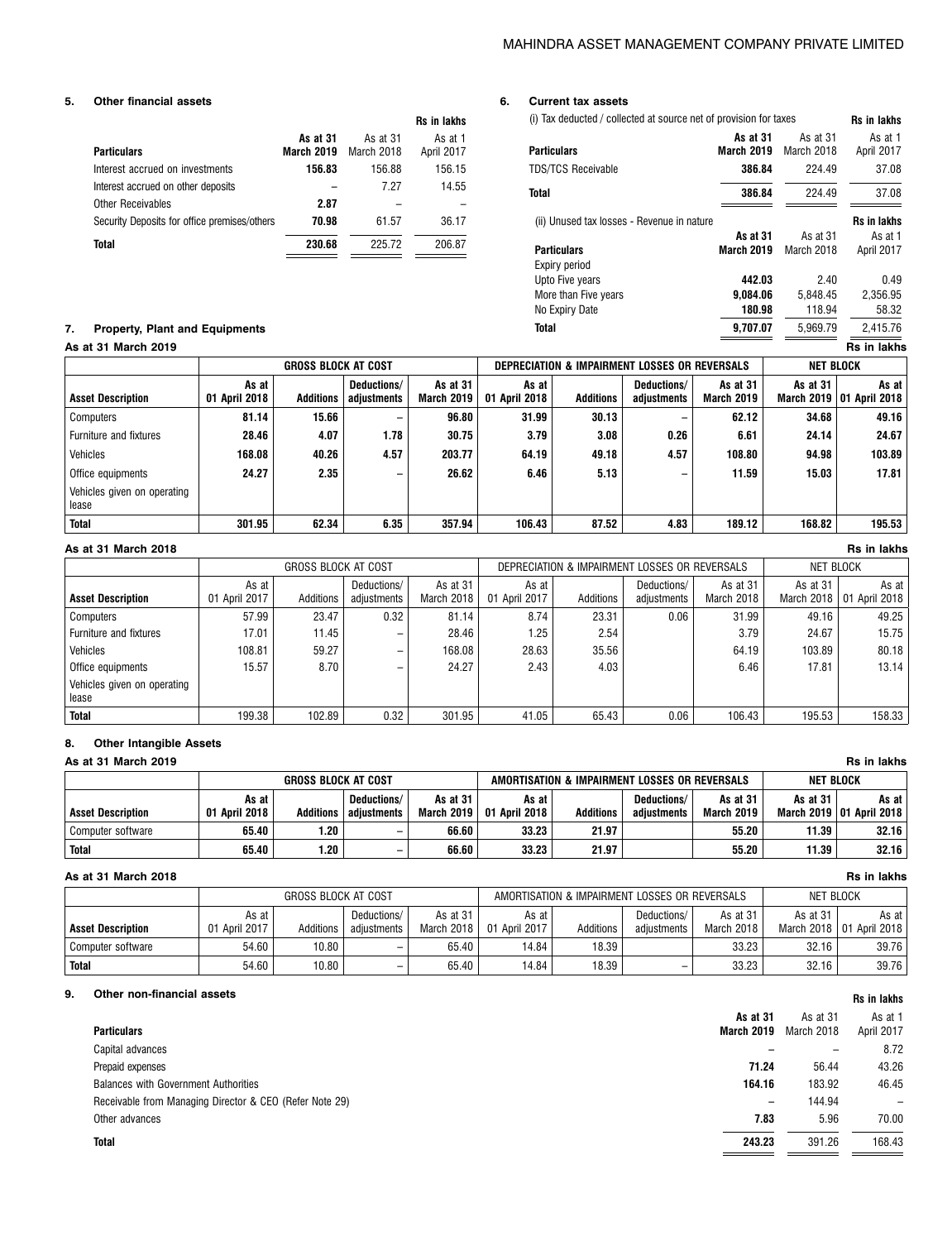### **10. Trade Payables**

Based on and to the extent of the information received by the Company from the suppliers during the year regarding their status under the Micro, Small and Medium Enterprises Development Act, 2006 (MSMED Act), the total outstanding dues of Micro and Small enterprises, which are outstanding for more than the stipulated period and other disclosures as per the Micro, Small and Medium Enterprises Development Act, 2006 (hereinafter referred to as "the MSMED Act") are given below:

|                                                                                                                                                                                                     | As at 31          | As at 31   | <b>Rs in lakhs</b><br>As at 1 |
|-----------------------------------------------------------------------------------------------------------------------------------------------------------------------------------------------------|-------------------|------------|-------------------------------|
| <b>Particulars</b>                                                                                                                                                                                  | <b>March 2019</b> | March 2018 | April 2017                    |
| <b>Total outstanding dues of Micro and small</b><br>enterprises                                                                                                                                     |                   |            |                               |
| a) Dues remaining unpaid to any supplier at<br>the year end                                                                                                                                         |                   |            |                               |
| - Principal                                                                                                                                                                                         | 23.61             | 27.42      | 8.85                          |
| $-$ Interest on the above<br>b) Interest paid in terms of Section 16 of<br>the MSMED Act along with the amount<br>of payment made to the supplier<br>beyond the appointed day during the            |                   |            |                               |
| year                                                                                                                                                                                                |                   |            |                               |
| - Principal paid beyond the appointed date<br>- Interest paid in terms of section 16 of<br>the MSMED Act                                                                                            |                   |            |                               |
| c) Amount of interest due and payable for<br>the period of delay on payments made<br>beyond the appointed day during the year                                                                       |                   |            |                               |
| d) Amount of interest accrued and<br>remaining unpaid at the year end<br>e) Further interest due and payable even<br>in the succeeding years, until such date<br>when the interest due as above are |                   |            |                               |
| actually paid to the small enterprises<br>Total outstanding dues of creditors other than                                                                                                            |                   |            |                               |
| micro and small enterprises                                                                                                                                                                         | 126.54            | 683.35     | 222.87                        |
| <b>Total</b>                                                                                                                                                                                        | 150.15            | 710.77     | 231.72                        |
|                                                                                                                                                                                                     |                   |            |                               |

#### **14A. Equity Share capital**

|       | <b>Particulars</b>                                                                      | As at 31<br>March 2019<br>No. of shares | As at 31<br><b>March 2019</b> | As at 31<br>March 2018<br>No. of shares | As at 31<br>March 2018 | As at 1<br>April 2017<br>No. of shares | As at 1<br>April 2017 |
|-------|-----------------------------------------------------------------------------------------|-----------------------------------------|-------------------------------|-----------------------------------------|------------------------|----------------------------------------|-----------------------|
|       |                                                                                         | in lakhs                                | Rs in lakhs                   | in lakhs                                | Rs in lakhs            | in lakhs                               | Rs in lakhs           |
|       | Authorised capital:                                                                     |                                         |                               |                                         |                        |                                        |                       |
|       | Equity shares of Rs.10/- each                                                           | 1,800.00                                | 18,000.00                     | 1,500.00                                | 15,000.00              | 1,100.00                               | 11,000.00             |
|       |                                                                                         | 1.800.00                                | 18.000.00                     | 1,500.00                                | 15,000.00              | 1,100.00                               | 11,000.00             |
|       | Issued capital :                                                                        |                                         |                               |                                         |                        |                                        |                       |
|       | Equity shares of Rs.10/- each                                                           | 1,600.00                                | 16,000.00                     | 1,200.00                                | 12,000.00              | 910.00                                 | 9,100.00              |
|       |                                                                                         | 1,600.00                                | 16,000.00                     | 1,200.00                                | 12,000.00              | 910.00                                 | 9,100.00              |
|       | Subscribed and paid-up capital :                                                        |                                         |                               |                                         |                        |                                        |                       |
|       | Equity shares of Rs.10/- each                                                           | 1,600.00                                | 16,000.00                     | 1,200.00                                | 12,000.00              | 910.00                                 | 9,100.00              |
| Total |                                                                                         | 1.600.00                                | 16.000.00                     | 1.200.00                                | 12,000.00              | 910.00                                 | 9.100.00              |
|       |                                                                                         |                                         |                               |                                         |                        |                                        |                       |
|       | <b>Particulars</b>                                                                      | As at 31 March 2019<br>No. of shares    |                               | As at 31 March 2018<br>No. of shares    |                        | As at 1 April 2017<br>No. of shares    |                       |
|       |                                                                                         | in lakhs                                | Rs in lakhs                   | in lakhs                                | Rs in lakhs            | in lakhs                               | Rs in lakhs           |
| a)    | Reconciliation of number of equity shares                                               |                                         |                               |                                         |                        |                                        |                       |
|       | Balance at the beginning of the year                                                    | 1,200.00                                | 12,000.00                     | 910.00                                  | 9,100.00               | 605.50                                 | 6,055.00              |
|       | Add: Fresh allotment of shares:                                                         |                                         |                               |                                         |                        |                                        |                       |
|       | - Shares issued during the year                                                         | 400.00                                  | 4,000.00                      | 290.00                                  | 2,900.00               | 304.50                                 | 3,045.00              |
|       |                                                                                         |                                         |                               |                                         |                        |                                        |                       |
|       | Balance at the end of the year                                                          | 1,600.00                                | 16.000.00                     | 1.200.00                                | 12.000.00              | 910.00                                 | 9,100.00              |
| b)    | Number of equity shares held by holding company or ultimate holding company including   |                                         |                               |                                         |                        |                                        |                       |
|       | shares held by its subsidiaries/associates :                                            |                                         |                               |                                         |                        |                                        |                       |
|       | Holding and ultimate holding company,<br>Mahindra & Mahindra Financial Services Limited | 1,600.00                                | 16.000.00                     | 1.200.00                                | 12,000.00              | 910.00                                 | 9,100.00              |
|       | Percentage of holding (100%)                                                            |                                         |                               |                                         |                        |                                        |                       |
| C)    | Shareholders holding more than 5 percent shares:                                        |                                         |                               |                                         |                        |                                        |                       |
|       | Mahindra & Mahindra Financial Services Limited<br>Percentage of holding (100%)          | 1.600.00                                | 16,000.00                     | 1.200.00                                | 12,000.00              | 910.00                                 | 9,100.00              |

d)The Company has only one class of equity shares having a par value of Rs.10/- per share.

#### **11. Other financial liabilities**

|     |                               |                                        |                           |                               |                               | Rs in lakhs                  |
|-----|-------------------------------|----------------------------------------|---------------------------|-------------------------------|-------------------------------|------------------------------|
|     | <b>Particulars</b>            |                                        |                           | As at 31<br><b>March 2019</b> | As at 31<br><b>March 2018</b> | As at 1<br><b>April 2017</b> |
|     | performance pay               | Provision for Salary, Bonus and        |                           | 414.09                        | 213.93                        | 258.49                       |
|     | Provision for expenses        |                                        |                           | 7.58                          | 0.99                          | 4.91                         |
|     | Total                         |                                        |                           | 421.67                        | 214.92                        | 263.40                       |
| 12. | <b>Provisions</b>             |                                        |                           |                               |                               |                              |
|     |                               |                                        |                           |                               |                               | Rs in lakhs                  |
|     | <b>Particulars</b>            |                                        |                           | As at 31<br><b>March 2019</b> | As at 31<br>March 2018        | As at 1<br>April 2017        |
|     |                               | Provision for employee benefits        |                           |                               |                               |                              |
|     | - Gratuity                    |                                        |                           | 33.62                         | 8.94                          | 9.45                         |
|     | - Leave encashment            |                                        |                           | 114.11                        | 71.86                         | 29.11                        |
|     | employees                     | - Share based compensation to          |                           | 281.03                        |                               |                              |
|     | Total                         |                                        |                           | 428.76                        | 80.80                         | 38.56                        |
| 13. |                               | Other non-financial liabilities        |                           |                               |                               |                              |
|     |                               |                                        |                           |                               |                               | Rs in lakhs                  |
|     | <b>Particulars</b>            |                                        |                           | As at 31<br><b>March 2019</b> | As at 31<br>March 2018        | As at 1<br>April 2017        |
|     | <b>TDS Payable</b>            |                                        |                           | 65.01                         | 38.31                         | 34.90                        |
|     | <b>GST Payable</b>            |                                        |                           | 24.58                         | 55.79                         |                              |
|     |                               | Other statutory dues and taxes payable |                           | 14.78                         | 11.69                         | 8.46                         |
|     | Total                         |                                        |                           | 104.37                        | 105.79                        | 43.36                        |
|     |                               |                                        |                           |                               |                               |                              |
|     | As at 31<br><b>March 2019</b> | As at 31<br><b>March 2019</b>          | As at 31<br>March 2018    | As at 31<br>March 2018        | As at 1<br>April 2017         | As at 1<br>April 2017        |
|     | No. of shares<br>in lakhs     | Rs in lakhs                            | No. of shares<br>in lakhs | Rs in lakhs                   | No. of shares<br>in lakhs     | Rs in lakhs                  |
|     |                               |                                        |                           |                               |                               |                              |
|     | 1,800.00                      | 18,000.00                              | 1,500.00                  | 15,000.00                     | 1,100.00                      | 11,000.00                    |
|     | 1,800.00                      | 18,000.00                              | 1,500.00                  | 15,000.00                     | 1,100.00                      | 11,000.00                    |
|     | 1,600.00                      | 16,000.00                              | 1,200.00                  | 12,000.00                     | 910.00                        | 9,100.00                     |
|     | 1,600.00                      | 16,000.00                              | 1,200.00                  | 12,000.00                     | 910.00                        | 9,100.00                     |
|     | 1,600.00                      | 16,000.00                              | 1,200.00                  | 12,000.00                     | 910.00                        | 9,100.00                     |
|     | 1,600.00                      | 16,000.00                              | 1,200.00                  | 12,000.00                     | 910.00                        | 9,100.00                     |
|     | As at 31 March 2019           |                                        | As at 31 March 2018       |                               | As at 1 April 2017            |                              |
|     | No. of shares                 |                                        | No. of shares             |                               | No. of shares                 |                              |
|     | in lakhs                      | Rs in lakhs                            | in lakhs                  | Rs in lakhs                   | in lakhs                      | Rs in lakhs                  |
|     | 1,200.00                      | 12,000.00                              | 910.00                    | 9,100.00                      | 605.50                        | 6,055.00                     |
|     | 400.00                        | 4,000.00                               | 290.00                    | 2,900.00                      | 304.50                        | 3,045.00                     |
|     | 1,600.00                      | 16,000.00                              | 1,200.00                  | 12,000.00                     | 910.00                        | 9,100.00                     |
|     |                               |                                        |                           |                               |                               |                              |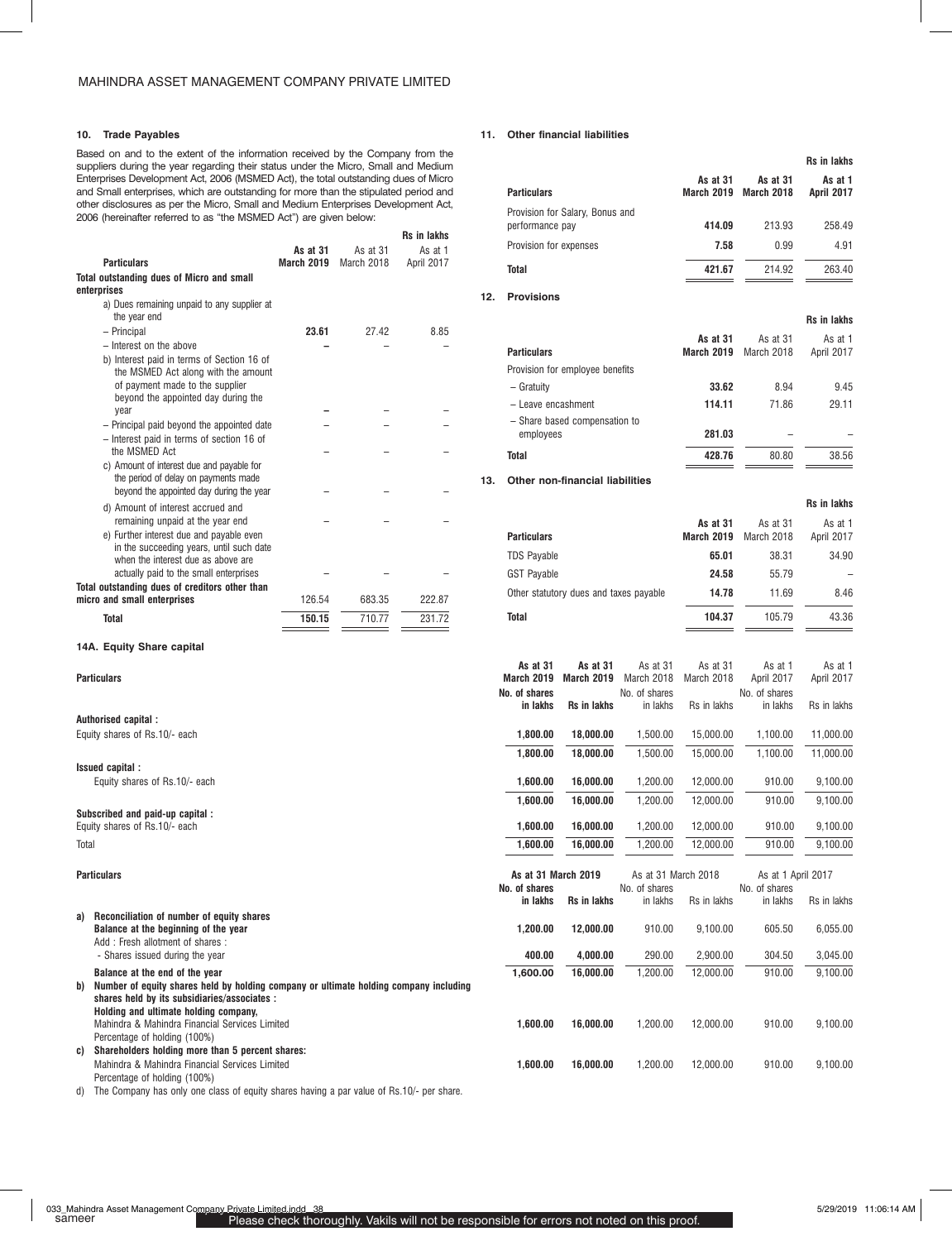#### **14B. Other Equity**

|                                                           |                   |                   | Rs in lakhs                 |
|-----------------------------------------------------------|-------------------|-------------------|-----------------------------|
|                                                           | As at 31          | As at 31          | As at 1                     |
| <b>Particulars</b>                                        | <b>March 2019</b> | <b>March 2018</b> | April 2017                  |
| Description of the nature and purpose of Other<br>Equity: |                   |                   |                             |
| Retained earnings or Profit & loss account                | (10, 257.64)      | (6, 272.36)       | (2,480.59)                  |
| Total                                                     | (10, 257.64)      | (6, 272.36)       | (2,480.59)                  |
| Fees and commission income<br>15.                         |                   |                   |                             |
|                                                           |                   |                   | Rs in lakhs                 |
|                                                           |                   | For the year      | For the year                |
|                                                           |                   | ended 31          | ended 31                    |
| <b>Doutioulous</b>                                        |                   | Mayah 9010        | $M$ <sub>arah</sub> $0$ 010 |

| <b>Particulars</b>                                 | <b>March 2019</b> March 2018 |          |
|----------------------------------------------------|------------------------------|----------|
| Fees earned from management of mutual fund schemes | 2.306.75                     | 1.862.03 |
| Total                                              | 2.306.75                     | 1.862.03 |

The SEBI Mutual Fund Regulations, 1996 allow an Asset Management Company to charge expenses, including investment management fees, upto 2.5 percent of net assets of equity schemes and 0.25% lower expenses to other schemes. The Company used to charge investment management fees to the schemes of Mahindra Mutual Fund in accordance with these Regulations. Marketing and distribution expenses as well as other operational expenses were borne by the Company. On October 22, 2018, SEBI issued circular number SEBI/HO/IMD/DF2/ CIR/P/2018/137 stating that all scheme related expenses including commission paid to distributors shall be paid from the schemes only and not from the books of the Asset Management Company. Accordingly, after October 22, 2018, scheme related expenses, including commission to distributors, are paid from the books of the schemes. This has resulted in reduction in the investment management fees earned by the Company from the schemes and also a reduction in the scheme related expenses incurred by the Company which are now borne by the schemes. To this extent, the fees income of this year is not comparable with the previous year since the Company used to charge higher investment management fees to the schemes and bear scheme related expenses.

#### **16. Other income**

|    | <b>Particulars</b>                                   | For the year<br>ended 31<br><b>March 2019</b> | Rs in lakhs<br>For the year<br>ended 31<br>March 2018 |
|----|------------------------------------------------------|-----------------------------------------------|-------------------------------------------------------|
|    | Interest income on financial instruments measured at |                                               |                                                       |
|    | amortised cost                                       | 427.52                                        | 420.62                                                |
|    | Net profit/(loss) on sale of investments             | 50.30                                         | 54.05                                                 |
|    | Net gain/(loss) on fair value changes                |                                               |                                                       |
| A) | Net gain/(loss) on financial instruments at FVTPL    |                                               |                                                       |
|    | i) On trading portfolio                              |                                               |                                                       |
|    | - Unrealised gain on Investments                     | 26.47                                         | 18 01                                                 |

| Total |  |      |  |  |  |  | 504.29 |  | 492.68 |  |
|-------|--|------|--|--|--|--|--------|--|--------|--|
| $-$   |  | $-1$ |  |  |  |  |        |  |        |  |

#### **17. Employee benefits expenses**

|                                                 | For the year      | For the year |
|-------------------------------------------------|-------------------|--------------|
|                                                 | ended 31          | ended 31     |
| <b>Particulars</b>                              | <b>March 2019</b> | March 2018   |
| Salaries and wages                              | 2.996.24          | 1.755.46     |
| Contribution to provident funds and other funds | 110.09            | 87.85        |
| Share based compensation to employees           | 281.03            |              |
| Staff welfare expenses                          | 15.51             | 8.43         |
| Total                                           | 3.402.87          | 1.851.74     |
| Fees and commission expense<br>18.              |                   |              |

|                                                | For the year      | For the year |
|------------------------------------------------|-------------------|--------------|
|                                                | ended 31          | ended 31     |
| Particulars                                    | <b>March 2019</b> | March 2018   |
| Fees, commission/brokerage paid to mutual fund |                   |              |
| distributors                                   | 1.200.11          | 2.018.92     |
| Total                                          | 1.200.11          | 2.018.92     |
|                                                |                   |              |

#### **19. Finance costs**

|       |                                                                                   |                          | Rs in lakhs              |
|-------|-----------------------------------------------------------------------------------|--------------------------|--------------------------|
|       |                                                                                   | For the year<br>ended 31 | For the year<br>ended 31 |
|       | Particulars                                                                       | <b>March 2019</b>        | March 2018               |
| I)    | On financial instruments measured at Amortised cost                               |                          |                          |
|       | Other interest expense                                                            | 7.10                     |                          |
| II)   | On financial instruments measured at fair value through<br>profit or loss (FVTPL) |                          |                          |
|       | Interest expense on financial liabilities designated at FVTPL                     |                          |                          |
| Total |                                                                                   | 7.10                     |                          |
| 20.   | Depreciation, amortization and impairment                                         |                          |                          |
|       |                                                                                   |                          |                          |

| <b>Particulars</b>                               | For the year<br>ended 31<br><b>March 2019</b> | For the year<br>ended 31<br>March 2018 |
|--------------------------------------------------|-----------------------------------------------|----------------------------------------|
| Depreciation on Property, Plant and Equipment    | 87.52                                         | 65.43                                  |
| Amortization and impairment of intangible assets | 21.97                                         | 18.39                                  |
| Total                                            | 109.49                                        | 83.82                                  |

 **Rs in lakhs** 

 $\equiv$ 

 **Rs in lakhs** 

#### **21. Other expenses**

|                                          |                                               | <b>Rs in lakhs</b>                     |
|------------------------------------------|-----------------------------------------------|----------------------------------------|
| <b>Particulars</b>                       | For the year<br>ended 31<br><b>March 2019</b> | For the year<br>ended 31<br>March 2018 |
| Rent, taxes and energy costs             | 189.22                                        | 179.21                                 |
| Repairs and maintenance                  | 27.90                                         | 19.62                                  |
| <b>Communication Costs</b>               | 89.79                                         | 158.61                                 |
| Printing and stationery                  | 15.30                                         | 19.92                                  |
| Advertisement and publicity              | 331.59                                        | 513.37                                 |
| <b>Marketing Expenses</b>                | 258.15                                        | 208.69                                 |
| Directors' fees, allowances and expenses | 18.70                                         | 14.92                                  |
| Auditor's fees and expenses -            |                                               |                                        |
| - Audit fees                             | 4.50                                          | 3.00                                   |
| - Taxation matters                       |                                               | 0.25                                   |
| - Company law matters                    |                                               | 0.25                                   |
| - Other services                         | 0.75                                          | 0.90                                   |
| - Reimbursement of expenses              | 0.18                                          | 0.24                                   |
| Legal and professional charges           | 150.32                                        | 88.69                                  |
| Insurance                                | 50.14                                         | 29.51                                  |
| Manpower outsourcing cost                | 95.28                                         | 60.26                                  |
| Distributor Training expenses            | 283.46                                        | 264.81                                 |
| Registrar & Transfer Agent fees          | 69.81                                         | 82.58                                  |
| Conference & Seminar expenses            | 63.81                                         | 58.77                                  |
| Membership & Subscription fees           | 83.97                                         | 74.64                                  |
| Travelling & Conveyance expenses         | 120.37                                        | 156.83                                 |
| Other expenditure                        | 186.98                                        | 208.36                                 |
| Total                                    | 2.040.22                                      | 2.143.43                               |

Previous year's figures have been regrouped/reclassified wherever found necessary.

#### **22. Other Comprehensive Income**

 **Rs in lakhs** 

 **Rs in lakhs** 

|    | <b>Particulars</b>                                        | For the year For the year<br>ended 31<br><b>March 2019</b> | ended 31<br>March 2018 |
|----|-----------------------------------------------------------|------------------------------------------------------------|------------------------|
| A) | (i) Items that will not be reclassified to profit or loss |                                                            |                        |
|    | - Changes in revaluation surplus                          |                                                            |                        |
|    | - Remeasurement gain/(loss) on defined benefit plans      | (4.03)                                                     | (7.67)                 |
|    | - Net gain/(loss) on equity instruments through OCI       |                                                            |                        |
|    | (ii) Income tax impact thereon                            |                                                            |                        |
|    | <b>Total Other Comprehensive Income</b>                   | (4.03)                                                     | (7.67)                 |
|    |                                                           |                                                            |                        |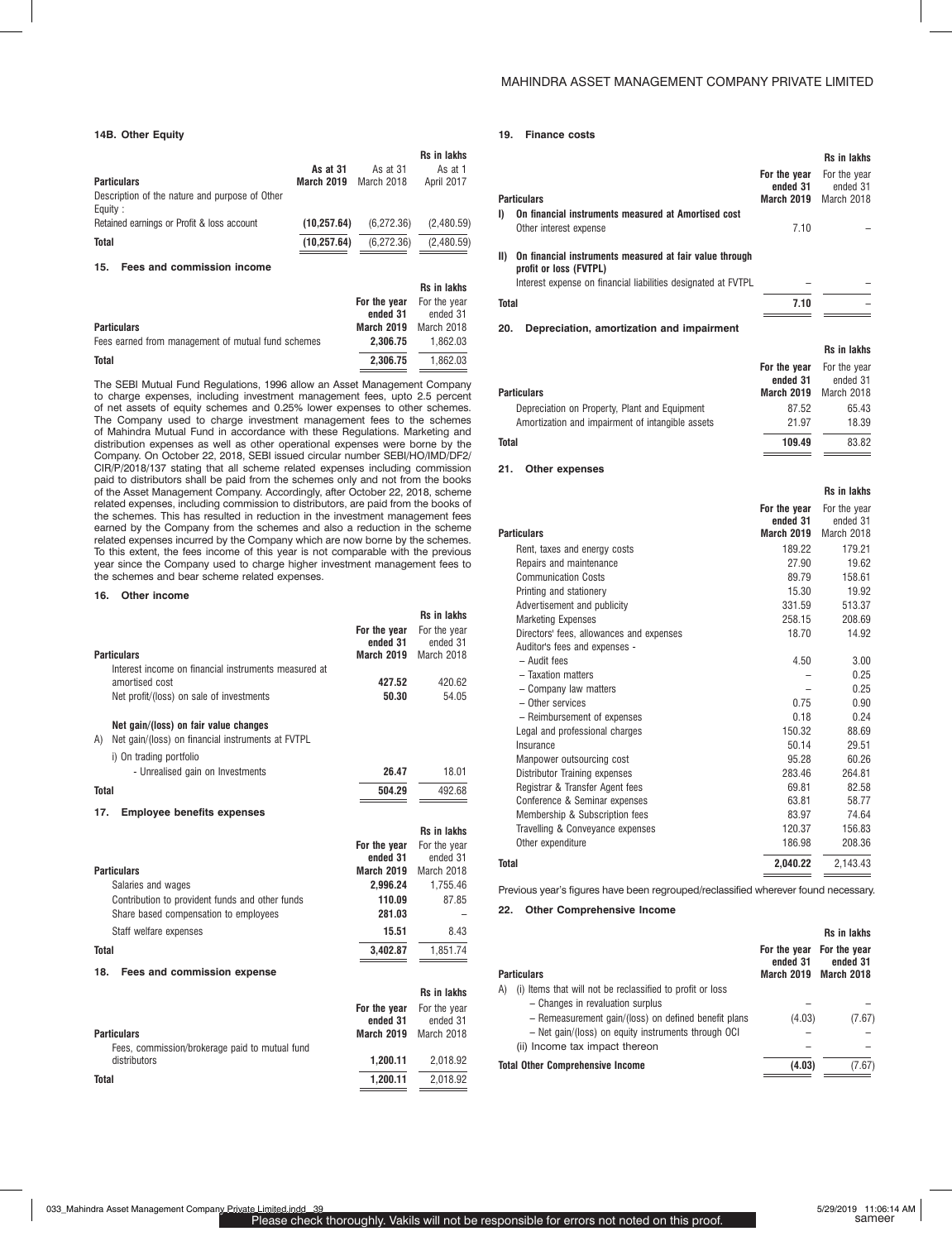### **23. Earning Per Share (EPS)**

|                    |                                                                           |                               | Rs in lakhs            |
|--------------------|---------------------------------------------------------------------------|-------------------------------|------------------------|
| <b>Particulars</b> |                                                                           | As at 31<br><b>March 2019</b> | As at 31<br>March 2018 |
|                    | Profit/(Loss) for the year                                                | (3,948.75)                    | (3,743.20)             |
|                    | Weighted average number of Equity Shares used in<br>computing basic EPS   | 1.430.41                      | 1.032.90               |
|                    | <b>Effect of potential dilutive Equity Shares</b>                         |                               |                        |
|                    | Weighted average number of Equity Shares used in<br>computing diluted EPS | 1.430.41                      | 1.032.90               |
|                    | Basic Earnings per share (Rs.) (Face value of Rs. 10/- per<br>share)      | (2.76)                        | (3.62)                 |
|                    | Diluted Earnings per share (Rs.)                                          | (2.76)                        | (3.62)                 |
|                    |                                                                           |                               |                        |

### **24. Statement of Changes in Equity**

**A. Equity Share Capital**

|                                                 | Rs in lakhs |
|-------------------------------------------------|-------------|
| Particulars                                     | Amount      |
| As at 1 April 2017                              | 9,100.00    |
| Changes in equity share capital during the year | 2.900.00    |
| As at 31 March 2018                             | 12,000.00   |
| Changes in equity share capital during the year | 4,000.00    |
| As at 31 March 2019                             | 16.000.00   |
|                                                 |             |

# **B. Other Equity**

| Rs in lakhs                                    |                                                                          |                                   |                                               |                          |                                              |                                          |                                    |                                                     |                                                            |              |
|------------------------------------------------|--------------------------------------------------------------------------|-----------------------------------|-----------------------------------------------|--------------------------|----------------------------------------------|------------------------------------------|------------------------------------|-----------------------------------------------------|------------------------------------------------------------|--------------|
|                                                |                                                                          |                                   | <b>Other</b><br>Comprehensive<br>Income (OCI) |                          |                                              |                                          |                                    |                                                     |                                                            |              |
| <b>Particulars</b>                             | Statutory<br>reserves as<br>per Section<br>45-IC of the<br>RBI Act, 1934 | Capital<br>redemption<br>reserves | Securities<br>premium                         | General<br>reserves      | Debenture<br>Redemption<br>Reserves<br>(DRR) | Employee<br>stock options<br>outstanding | Any other<br>reserves<br>(specify) | Retained<br>earnings or<br>Profit & loss<br>account | Remeasurement<br>loss (net) on<br>defined benefit<br>plans | <b>Total</b> |
| Balance as at 01 April 2017                    |                                                                          |                                   |                                               |                          |                                              |                                          |                                    | (2,480.59)                                          | $\overline{\phantom{0}}$                                   | (2,480.59)   |
| Profit/(Loss) for the year                     |                                                                          |                                   |                                               |                          |                                              |                                          | ۰                                  | (3,743.20)                                          | -                                                          | (3,743.20)   |
| Other Comprehensive Income                     | -                                                                        |                                   | -                                             | $\qquad \qquad$          |                                              | -                                        | -                                  |                                                     | (7.67)                                                     | (7.67)       |
| <b>Total Comprehensive Income for the year</b> |                                                                          |                                   | -                                             |                          |                                              |                                          | ۳                                  | (3,743.20)                                          | (7.67)                                                     | (3,750.87)   |
| Share issue expenses                           |                                                                          |                                   | -                                             | -                        |                                              | -                                        |                                    | (40.90)                                             |                                                            | (40.90)      |
| Balance as at 31 March 2018                    | -                                                                        | -                                 | -                                             | -                        | -                                            | -                                        | ۰                                  | (6,264.69)                                          | (7.67)                                                     | (6, 272.36)  |
| Profit/(Loss) for the year                     |                                                                          |                                   |                                               |                          |                                              | -                                        | ۰                                  | (3,948.75)                                          |                                                            |              |
| Other Comprehensive Income                     |                                                                          |                                   | -                                             | -                        |                                              | -                                        |                                    |                                                     | (4.03)                                                     | (4.03)       |
| Total Comprehensive Income for the year        | -                                                                        |                                   | -                                             | -                        |                                              | -                                        | ۰                                  | (3,948.75)                                          | (4.03)                                                     | (3,952.78)   |
| Share issue expenses                           | $\overline{\phantom{0}}$                                                 | -                                 | -                                             | $\qquad \qquad$          | -                                            | -                                        |                                    | (32.50)                                             | $\overline{\phantom{0}}$                                   | (32.50)      |
| Balance as at 31 March 2019                    | -                                                                        |                                   | -                                             | $\overline{\phantom{m}}$ | -                                            | -                                        | -                                  | (10, 245.94)                                        | (11.70)                                                    | (10, 257.64) |

#### **25. Employee benefits**

**Details of defined benefit plans as per actuarial valuation are as follows:**

|                                                                                                                              |                            | <b>Funded Plan</b><br>Gratuity | <b>Unfunded Plans</b><br><b>Exigency leave/Earned leave</b> |           |                     |          |  |  |
|------------------------------------------------------------------------------------------------------------------------------|----------------------------|--------------------------------|-------------------------------------------------------------|-----------|---------------------|----------|--|--|
|                                                                                                                              | <b>Year ended 31 March</b> |                                |                                                             |           | Year ended 31 March |          |  |  |
| <b>Particulars</b>                                                                                                           | 2019                       | 2018                           | 2017                                                        | 2019      | 2018                | 2017     |  |  |
| <b>Actuarial assumptions and Sensitivity</b>                                                                                 |                            |                                |                                                             |           |                     |          |  |  |
| I. Actuarial assumptions                                                                                                     |                            |                                |                                                             |           |                     |          |  |  |
| Discount Rate (p.a.)                                                                                                         | 7.65%                      | 7.84%                          | 7.55%                                                       | 7.65%     | 7.84%               | 7.55%    |  |  |
| Attrition rate                                                                                                               | $0 - 9\%$                  | 0-5.88%                        | $1 - 3%$                                                    | $0 - 9\%$ | 0-5.88%             | $1 - 3%$ |  |  |
| Expected rate of return on plan assets (p.a.)                                                                                |                            |                                |                                                             |           |                     |          |  |  |
| Rate of Salary increase (p.a.)                                                                                               | 7.00%                      | 7.00%                          | 5.00%                                                       | 7.00%     | 7.00%               | 5.00%    |  |  |
| <b>In-service Mortality</b>                                                                                                  |                            | 100% of IALM (2006 - 08)       |                                                             |           |                     |          |  |  |
| II. Quantitative sensitivity analysis for impact of significant assumptions on defined benefit<br>obligation are as follows: |                            |                                |                                                             |           |                     |          |  |  |
| One percentage point increase in discount rate                                                                               | (9.88)                     | (0.51)                         | (0.93)                                                      | (16.15)   | (0.94)              |          |  |  |
| One percentage point decrease in discount rate                                                                               | 11.06                      | 0.52                           | 0.65                                                        | 17.83     | 0.90                |          |  |  |
| One percentage point increase in Salary growth rate                                                                          | 11.02                      | 0.47                           | 0.69                                                        | 17.76     | 0.80                |          |  |  |
| One percentage point decrease in Salary growth rate                                                                          | (10.02)                    | (0.46)                         | (0.88)                                                      | (16.37)   | (0.84)              |          |  |  |
| One percentage point increase in attrition rate                                                                              |                            |                                |                                                             |           |                     |          |  |  |
| One percentage point decrease in attrition rate                                                                              |                            |                                |                                                             |           |                     |          |  |  |
| One percentage point increase in medical inflation rate                                                                      |                            |                                |                                                             |           |                     |          |  |  |

One percentage point decrease in medical inflation rate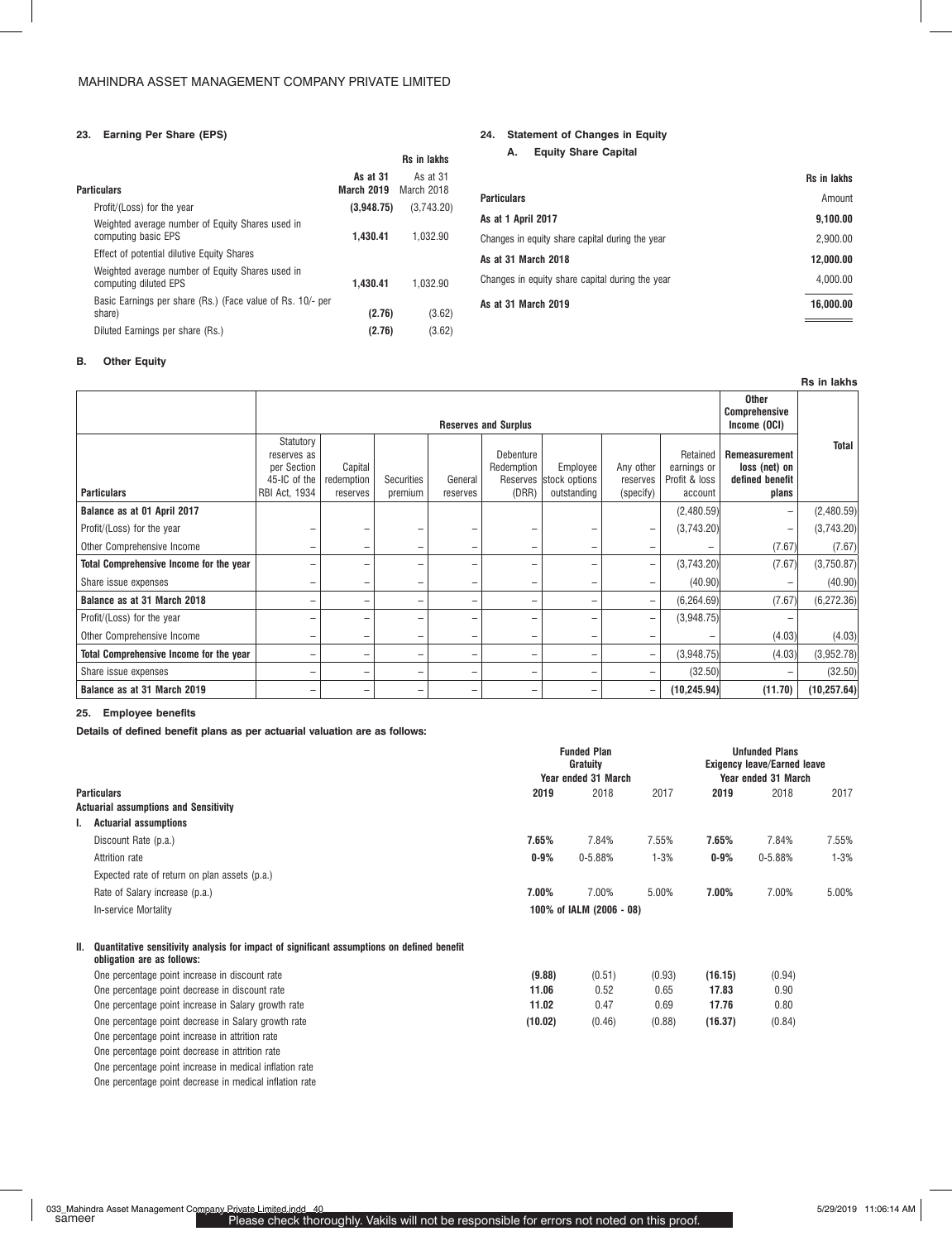# Mahindra Asset Management Company Private Limited

|                                                     | <b>Funded Plan</b><br>Gratuity<br>Year ended 31 March | <b>Unfunded Plans</b><br><b>Exigency leave/Earned leave</b><br>Year ended 31 March |       |      |      |      |
|-----------------------------------------------------|-------------------------------------------------------|------------------------------------------------------------------------------------|-------|------|------|------|
| <b>Particulars</b>                                  | 2019                                                  | 2018                                                                               | 2017  | 2019 | 2018 | 2017 |
| III. Maturity profile of defined benefit obligation |                                                       |                                                                                    |       |      |      |      |
| Within 1 year                                       | 25.17                                                 | 2.59                                                                               | 0.68  |      |      |      |
| Between 2 and 5 years                               | 33.34                                                 | 31.33                                                                              | 14.27 |      |      |      |
| Between 6 and 9 years                               |                                                       |                                                                                    |       |      |      |      |

10 years and above

**Details of defined benefit plans as per actuarial valuation are as follows:** 

|    |                                                                                               | <b>Funded Plan</b><br>Gratuity |                          |        | <b>Unfunded Plans</b><br><b>Exigency leave/Earned leave</b> |                     |              |
|----|-----------------------------------------------------------------------------------------------|--------------------------------|--------------------------|--------|-------------------------------------------------------------|---------------------|--------------|
|    |                                                                                               |                                | Year ended 31 March      |        |                                                             | Year ended 31 March |              |
|    | <b>Particulars</b>                                                                            | 2019                           | 2018                     | 2017   | 2019                                                        | 2018                | 2017         |
| ı. | Amounts recognised in the Statement of Profit & Loss                                          |                                |                          |        |                                                             |                     |              |
|    | Current service cost                                                                          | 25.85                          | 18.87                    | 9.68   | 43.88                                                       | 35.67               | 20.24        |
|    | Net Interest cost                                                                             | 0.70                           | 0.55                     | (0.36) | 5.63                                                        | 2.20                | 0.35         |
|    | Actuarial (gain)/loss                                                                         | 4.03                           | 7.67                     | 2.52   | (7.27)                                                      | 4.89                | 4.26         |
|    | Adjustment due to change in opening balance of Plan assets                                    | (5.90)                         | (0.74)                   |        |                                                             |                     |              |
|    | Total expenses included in employee benefits expense                                          | 24.68                          | 26.35                    | 11.83  | 42.24                                                       | 42.76               | 24.85        |
|    | II. Amount recognised in Other Comprehensive income                                           |                                |                          |        |                                                             |                     |              |
|    | Remeasurement (gains)/losses:                                                                 |                                |                          |        |                                                             |                     |              |
|    | Actuarial (gains)/losses arising from changes in -<br>a)                                      |                                |                          |        |                                                             |                     |              |
|    | - demographic changes                                                                         | 0.85                           |                          |        |                                                             |                     |              |
|    | - financial assumptions                                                                       | (2.29)                         | 6.23                     | 0.92   |                                                             |                     |              |
|    | - experience adjustments                                                                      | 2.97                           | 0.95                     | 1.08   |                                                             |                     |              |
|    | Return on plan assets, excluding amount included in net interest<br>b)                        |                                |                          |        |                                                             |                     |              |
|    | expense/(income)                                                                              | 2.51                           | 0.49                     | 0.52   |                                                             |                     |              |
|    | Total amount recognised in other comprehensive income                                         | 4.03                           | 7.67                     | 2.52   |                                                             |                     |              |
|    |                                                                                               |                                |                          |        |                                                             |                     |              |
|    | III. Changes in the defined benefit obligation                                                |                                |                          |        |                                                             |                     |              |
|    | Opening defined benefit obligation<br>Add/(less) on account of business combination/transfers | 40.90                          | 13.81                    | 1.98   | 71.86                                                       | 29.10               | 4.25         |
|    | Current service cost                                                                          | 25.85                          | 18.87                    | 9.68   | 43.88                                                       | 35.67               | 20.24        |
|    | Past service cost                                                                             |                                |                          |        |                                                             |                     |              |
|    | Interest expense<br>Remeasurement (gains)/losses arising from changes in -                    | 3.21                           | 1.04                     | 0.16   | 5.63<br>(7.28)                                              | 2.20<br>4.89        | 0.35<br>4.26 |
|    | - demographic changes                                                                         | 0.85                           | $\overline{\phantom{a}}$ |        |                                                             |                     |              |
|    | - financial assumptions                                                                       | (2.29)                         | 6.23                     | 0.92   |                                                             |                     |              |
|    | - experience adjustments<br>Benefits paid                                                     | 2.96                           | 0.95                     | 1.08   |                                                             |                     |              |
|    | Closing defined benefit obligation                                                            | 71.48                          | 40.90                    | 13.81  | 114.10                                                      | 71.86               | 29.10        |
|    |                                                                                               |                                |                          |        |                                                             |                     |              |
|    | IV. Change in the fair value of plan assets during the year                                   |                                |                          |        |                                                             |                     |              |
|    | Opening Fair value of plan assets<br>Interest income                                          | 31.96<br>5.90                  | 6.50                     | 6.50   |                                                             |                     |              |
|    | Expected return on plan assets                                                                |                                |                          |        |                                                             |                     |              |
|    | Contributions by employer                                                                     | $\overline{\phantom{0}}$       | 24.72                    |        |                                                             |                     |              |
|    | Adjustment due to change in opening balance of Plan assets<br>Actual Benefits paid            |                                | 0.74                     |        |                                                             |                     |              |
|    | Closing Fair value of plan assets                                                             | 37.86                          | 31.96                    | 6.50   |                                                             |                     |              |
|    |                                                                                               |                                |                          |        |                                                             |                     |              |
|    | V. Net defined benefit obligation                                                             |                                |                          |        |                                                             |                     |              |
|    | Defined benefit obligation                                                                    | 71.48                          | 40.90                    | 13.81  | 114.10                                                      | 71.86               | 29.10        |
|    | Fair value of plan assets                                                                     | 37.86                          | 31.96                    | 6.50   |                                                             | $\qquad \qquad -$   |              |
|    | Surplus/(Deficit)                                                                             | (33.61)                        | (8.94)                   | (7.31) | (114.10)                                                    | (71.86)             | (29.10)      |
|    | Current portion of the above                                                                  | (3.09)                         | (1.30)                   | (0.18) | (5.24)                                                      | (2.32)              | (0.70)       |
|    | Non current portion of the above                                                              | (30.52)                        | (7.64)                   | (7.13) | (108.86)                                                    | (69.54)             | (28.40)      |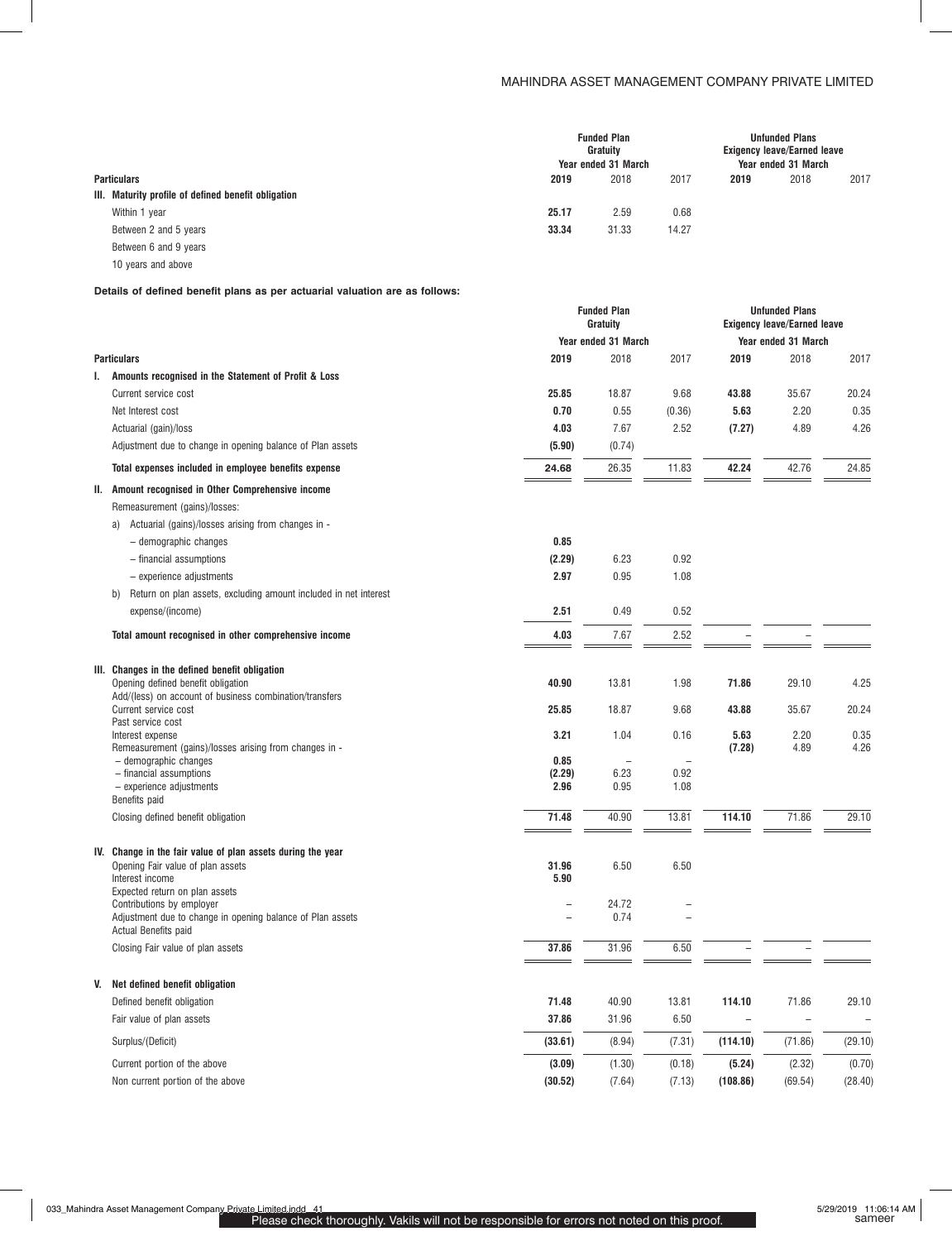#### **26. A) Measurement of Financial Instruments**

#### **i) Financial Instruments regularly measured using Fair Value - recurring items**

|                                               |                                                         |                                                           |                               |                        |                       |                                | Rs in lakhs                      |
|-----------------------------------------------|---------------------------------------------------------|-----------------------------------------------------------|-------------------------------|------------------------|-----------------------|--------------------------------|----------------------------------|
|                                               |                                                         |                                                           | <b>Fair Value</b>             |                        |                       |                                |                                  |
| <b>Financial assets/financial liabilities</b> | <b>Financial</b><br>assets/<br>financial<br>liabilities | Category                                                  | As at 31<br><b>March 2019</b> | As at 31<br>March 2018 | As at 1<br>April 2017 | <b>Fair value</b><br>hierarchy | <b>Valuation</b><br>technique(s) |
| 1) Investment in Mutual Funds                 | Financial<br>Assets                                     | Financial<br>instrument<br>measured at<br><b>FVTPL</b>    | 938.71                        | 657.64                 | 1.665.83              | Level 1                        | <b>NAV</b>                       |
| 2) Investment in equity instruments–Unquoted  | Financial<br>Assets                                     | Financial<br>instrument<br>designated at<br><b>FVTOCI</b> | 9.60                          | 9.60                   | -                     | Level 3                        | Cost                             |

#### **ii) Financial Instruments measured at amortised cost**

|                                              |          |                   |          |                          | Rs in lakhs |
|----------------------------------------------|----------|-------------------|----------|--------------------------|-------------|
|                                              | Carrying |                   |          | <b>Fair value</b>        |             |
| Particulars                                  | Value    | <b>Fair value</b> | Level 1  | Level 2                  | Level 3     |
| As at 31 March 2019                          |          |                   |          |                          |             |
| <b>Financial assets</b>                      |          |                   |          |                          |             |
| a) Cash and cash equivalent                  | 5.52     | 5.52              | 5.52     |                          |             |
| b) Trade Receivables                         | 152.52   | 152.52            |          | 152.52                   |             |
| c) Financial investments - at amortised cost | 4,700.00 | 4,700.00          | 4,700.00 |                          |             |
| d) Other financial assets                    | 230.68   | 230.68            | 156.83   | 73.85                    |             |
| Total                                        | 5,088.72 | 5,088.72          | 4,862.35 | 226.38                   |             |
| <b>Financial liabilities</b>                 |          |                   |          |                          |             |
| a) Trade Payables                            | 150.15   | 150.15            |          | 150.15                   |             |
| b) Other financial liability                 | 421.67   | 421.67            |          | 421.67                   |             |
| Total                                        | 571.82   | 571.82            |          | 571.82                   |             |
| As at 31 March 2018                          |          |                   |          |                          |             |
| <b>Financial assets</b>                      |          |                   |          |                          |             |
| a) Cash and cash equivalent                  | 3.41     | 3.41              | 3.41     |                          |             |
| b) Trade Receivables                         | 300.09   | 300.09            |          | 300.09                   |             |
| c) Financial investments - at amortised cost | 4,700.00 | 4,700.00          | 4,700.00 |                          |             |
| d) Other financial assets                    | 225.72   | 225.72            | 164.15   | 61.57                    |             |
| Total                                        | 5,229.21 | 5,229.21          | 4,867.56 | 361.66                   |             |
| <b>Financial liabilities</b>                 |          |                   |          |                          |             |
| a) Trade Payables                            | 710.77   | 710.77            |          | 710.77                   |             |
| b) Other financial liability                 | 214.92   | 214.92            |          | 214.92                   |             |
| Total                                        | 925.69   | 925.69            |          | 925.69                   |             |
| As at 1 April 2017                           |          |                   |          |                          |             |
| <b>Financial assets</b>                      |          |                   |          |                          |             |
| a) Cash and cash equivalent                  | 4.11     | 4.11              | 4.11     |                          |             |
| b) Trade Receivables                         | 16.04    | 16.04             |          | 16.04                    |             |
| c) Financial investments - at amortised cost | 4,700.00 | 4,700.00          | 4,700.00 | $\overline{\phantom{0}}$ |             |
| d) Other financial assets                    | 206.87   | 206.87            | 170.69   | 36.17                    |             |
| Total                                        | 4,927.02 | 4,927.02          | 4,874.81 | 52.21                    |             |
| <b>Financial liabilities</b>                 |          |                   |          |                          |             |
| a) Trade Payables                            | 231.72   | 231.72            |          | 231.72                   |             |
| b) Other financial liability                 | 263.40   | 263.40            |          | 263.40                   |             |
| Total                                        | 495.12   | 495.12            | L,       | 495.12                   | $\equiv$    |

Except for the above, carrying value of Other financial assets/liabilities represent reasonable estimate of fair value.

There were no transfers between Level 1 and Level 2 during the year.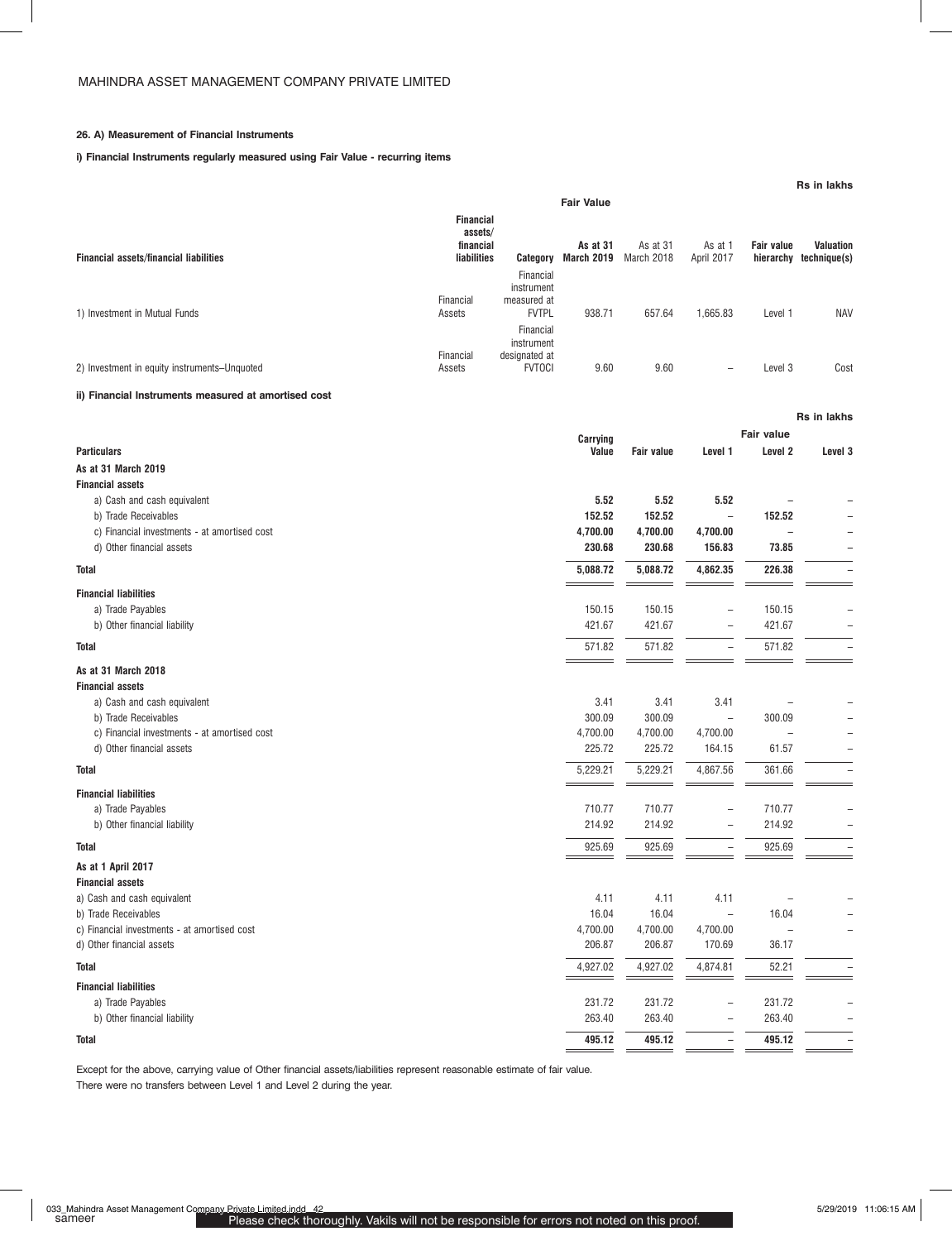### **26. B) Liquidity Risk Management**

**i) Maturity profile of non-derivative financial liabilities**

|                                      |             |           |                          |                    | ., |
|--------------------------------------|-------------|-----------|--------------------------|--------------------|----|
|                                      |             |           |                          | <b>Rs in lakhs</b> |    |
|                                      | Less than 1 |           | 3 Years to 5 5 years and |                    |    |
| <b>Particulars</b>                   | Year        | 1-3 Years | <b>Years</b>             | above              |    |
| Non-derivative financial liabilities |             |           |                          |                    |    |
| As at 31 March 2019                  |             |           |                          |                    |    |
| <b>Trade Payables</b>                | 150.15      |           |                          |                    |    |
| Other financial liabilities          | 421.67      |           |                          |                    |    |
| <b>Total</b>                         | 571.82      |           |                          |                    |    |
| As at 31 March 2018                  |             |           |                          |                    |    |
| <b>Trade Payables</b>                | 710.77      |           |                          |                    |    |
| Other financial liabilities          | 214.92      |           |                          |                    |    |
| Total                                | 925.69      |           |                          |                    |    |
| As at 1 April 2017                   |             |           |                          |                    |    |
| <b>Trade Payables</b>                | 231.72      |           |                          |                    |    |
| Other financial liabilities          | 263.40      |           |                          |                    |    |
| Total                                | 495.12      |           |                          |                    |    |
|                                      |             |           |                          |                    |    |

#### **27. Related party disclosures:**

**i) As per Ind AS 24 on 'Related party disclosures', the related parties of the Company are as follows:**

| e) | <b>Key Management Personnel:</b>                                                                     |
|----|------------------------------------------------------------------------------------------------------|
|    | Mahindra Retail Private Limited                                                                      |
|    | Mahindra Rural Housing Finance Limited                                                               |
|    | Mahindra Holidays and Resorts India Limited                                                          |
|    | Mahindra Integrated Business Solutions Private Limited                                               |
| b) | <b>Fellow Subsidiaries/Associate Companies:</b><br>(entities with whom the Company has transactions) |
|    | Mahindra & Mahindra I td                                                                             |
|    |                                                                                                      |
| b) | <b>Ultimate Holding Company</b>                                                                      |
| a) | <b>Holding Company</b><br>Mahindra & Mahindra Financial Services Ltd                                 |
|    |                                                                                                      |

Mr. Ashutosh Bishnoi, Managing Director & Chief Executive Officer

**ii) The nature and volume of transactions of the Company during the year with above related parties were as follows:**

|                                                                                            |                                      |                                      |                                              |            |                                                                                           |                                      |                                    | Rs in lakhs                          |
|--------------------------------------------------------------------------------------------|--------------------------------------|--------------------------------------|----------------------------------------------|------------|-------------------------------------------------------------------------------------------|--------------------------------------|------------------------------------|--------------------------------------|
|                                                                                            | <b>Holding Company</b><br>Year ended |                                      | <b>Ultimate Holding</b><br>Company           |            | <b>Fellow Subsidiaries/</b><br>Associate Companies/<br>Associate Joint<br><b>Ventures</b> |                                      | <b>Key Management</b><br>Personnel |                                      |
| <b>Particulars</b><br>Inter-corporate deposit placed<br>Mahindra Rural Housing Finance Ltd | 2019                                 | 31 March Year ended 31<br>March 2018 | Year ended<br>31 March Year ended 31<br>2019 | March 2018 | Year ended<br>2019<br>900.00                                                              | 31 March Year ended 31<br>March 2018 | Year ended<br>2019                 | 31 March Year ended 31<br>March 2018 |
| Inter-corporate deposit matured<br>Mahindra Rural Housing Finance Ltd                      |                                      |                                      |                                              |            | 1,000.00                                                                                  | 100.00                               |                                    |                                      |
| Inter-corporate deposit taken and repaid<br>Mahindra & Mahindra Financial Services Ltd     |                                      |                                      |                                              |            |                                                                                           |                                      |                                    |                                      |
|                                                                                            | 1,000.00                             |                                      |                                              |            |                                                                                           |                                      |                                    |                                      |
| <b>Issue of Equity Shares</b>                                                              |                                      |                                      |                                              |            |                                                                                           |                                      |                                    |                                      |
| Mahindra & Mahindra Financial Services Ltd                                                 | 4,000.00                             | 2,900.00                             |                                              |            |                                                                                           |                                      |                                    |                                      |
| <b>Purchase of fixed assets</b>                                                            |                                      |                                      |                                              |            |                                                                                           |                                      |                                    |                                      |
| Mahindra & Mahindra Ltd                                                                    |                                      |                                      |                                              | 18.95      |                                                                                           |                                      |                                    |                                      |
| <b>Interest income</b>                                                                     |                                      |                                      |                                              |            |                                                                                           |                                      |                                    |                                      |
| Mahindra Rural Housing Finance Ltd                                                         |                                      |                                      |                                              |            | 427.52                                                                                    | 420.62                               |                                    |                                      |
| Interest expense                                                                           |                                      |                                      |                                              |            |                                                                                           |                                      |                                    |                                      |
| Mahindra & Mahindra Financial Services Ltd                                                 | 7.10                                 |                                      |                                              |            |                                                                                           |                                      |                                    |                                      |
| Other expenses                                                                             |                                      |                                      |                                              |            |                                                                                           |                                      |                                    |                                      |
| Mahindra Holidays and Resorts India Ltd                                                    |                                      |                                      |                                              |            |                                                                                           | 6.73                                 |                                    |                                      |
| Mahindra Retail Pvt Ltd                                                                    |                                      |                                      |                                              |            | 29.84                                                                                     | 8.06                                 |                                    |                                      |
| Mahindra Integrated Business Solutions Pvt Ltd                                             |                                      |                                      |                                              |            | 4.27                                                                                      | 3.61                                 |                                    |                                      |
| Mahindra & Mahindra Financial Services Ltd                                                 | 40.72                                | 60.17                                |                                              |            |                                                                                           |                                      |                                    |                                      |
| Mahindra & Mahindra Ltd                                                                    |                                      |                                      | 12.99                                        | 24.47      |                                                                                           |                                      |                                    |                                      |
| Remuneration                                                                               |                                      |                                      |                                              |            |                                                                                           |                                      |                                    |                                      |
| Managing Director & Chief Executive Officer                                                |                                      |                                      |                                              |            |                                                                                           |                                      | 451.30                             | 124.12                               |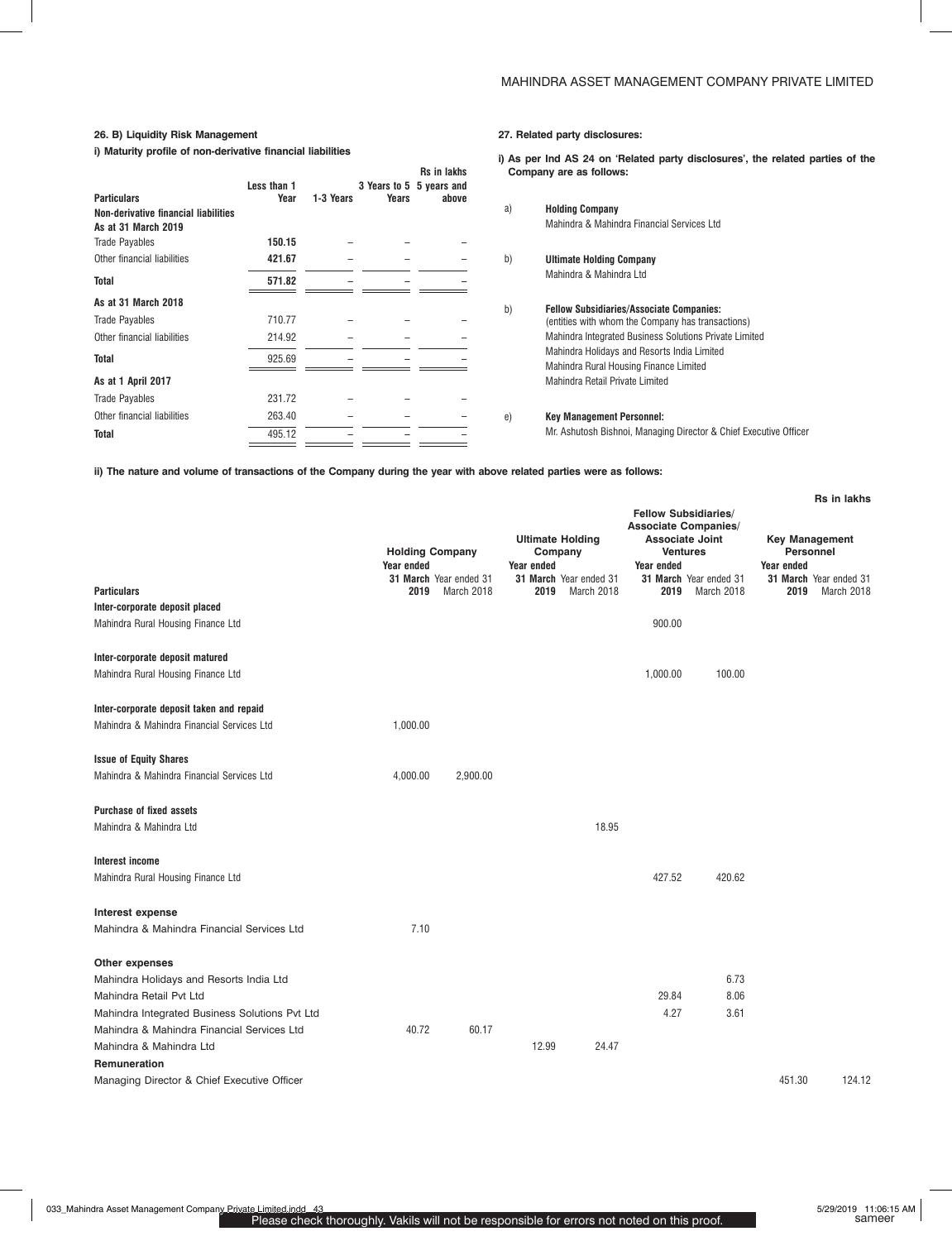#### **iii) Balances as at the end of the year:**

|                                                                                       |                           |                                             |                            |                                                                     |                   |                            |                           |                                                                                                                    |                            |                                                              |                   | <b>Rs</b> in lakhs         |
|---------------------------------------------------------------------------------------|---------------------------|---------------------------------------------|----------------------------|---------------------------------------------------------------------|-------------------|----------------------------|---------------------------|--------------------------------------------------------------------------------------------------------------------|----------------------------|--------------------------------------------------------------|-------------------|----------------------------|
| <b>Particulars</b>                                                                    | As at 31<br>March<br>2019 | <b>Holding Company</b><br>As at 31<br>March | As at 1<br>2018 April 2017 | <b>Ultimate Holding Company</b><br>As at 31<br><b>March</b><br>2019 | As at 31<br>March | As at 1<br>2018 April 2017 | As at 31<br>March<br>2019 | <b>Fellow Subsidiaries/</b><br><b>Associate Companies/</b><br><b>Associate Joint Ventures</b><br>As at 31<br>March | As at 1<br>2018 April 2017 | <b>Key Management Personnel</b><br>As at 31<br>March<br>2019 | As at 31<br>March | As at 1<br>2018 April 2017 |
| Balances as at the end of the period                                                  |                           |                                             |                            |                                                                     |                   |                            |                           |                                                                                                                    |                            |                                                              |                   |                            |
| Inter corporate deposits given (including<br>interest accrued but not due)            |                           |                                             |                            |                                                                     |                   |                            |                           |                                                                                                                    |                            |                                                              |                   |                            |
| Mahindra Rural Housing Finance Limited                                                |                           |                                             |                            |                                                                     |                   |                            | $\qquad \qquad$           | 107.27                                                                                                             | 214.55                     |                                                              |                   |                            |
| <b>Investments</b>                                                                    |                           |                                             |                            |                                                                     |                   |                            |                           |                                                                                                                    |                            |                                                              |                   |                            |
| Investments in Non convertible debentures<br>(including interest accrued but not due) |                           |                                             |                            |                                                                     |                   |                            |                           |                                                                                                                    |                            |                                                              |                   |                            |
| Mahindra Rural Housing Finance Limited                                                |                           |                                             |                            |                                                                     |                   |                            | 4.856.83                  | 4.856.88                                                                                                           | 4.856.15                   |                                                              |                   |                            |
| <b>Receivable from Key Managerial Personnel</b>                                       |                           |                                             |                            |                                                                     |                   |                            |                           |                                                                                                                    |                            |                                                              |                   |                            |
| Managing Director & Chief Executive Officer                                           |                           |                                             |                            |                                                                     |                   |                            |                           |                                                                                                                    |                            |                                                              | 144.94            |                            |
| <b>Trade Payables</b>                                                                 |                           |                                             |                            |                                                                     |                   |                            |                           |                                                                                                                    |                            |                                                              |                   |                            |
| Mahindra & Mahindra Financial Services Ltd                                            | 3.08                      | 4.62                                        | 7.18                       |                                                                     |                   |                            |                           |                                                                                                                    |                            |                                                              |                   |                            |
| Mahindra Integrated Business Solutions Private<br>Limited                             |                           |                                             |                            |                                                                     |                   |                            | 0.29                      | 0.36                                                                                                               |                            |                                                              |                   |                            |
| Mahindra & Mahindra Ltd                                                               |                           |                                             |                            | 2.40                                                                | 7.43              | 8.03                       |                           |                                                                                                                    |                            |                                                              |                   |                            |

 **Rs in lakhs** 

#### **28. First time adoption of Ind AS**

Reconciliations between Ind-AS and Indian GAAP (previous GAAP) for equity and profit or loss are given below.

| <b>Particulars</b> |                                                                                                                   | Profit<br><b>Reconciliation</b><br>Year ended | Equity<br><b>Reconciliation</b> |                              |  |  |
|--------------------|-------------------------------------------------------------------------------------------------------------------|-----------------------------------------------|---------------------------------|------------------------------|--|--|
|                    |                                                                                                                   | 31 March<br>2018                              | As at $31$<br><b>March 2018</b> | As at 1<br><b>April 2017</b> |  |  |
|                    | Profit after tax/Equity as reported under<br>previous GAAP<br>Adjustments:                                        | (3,809.74)                                    | 5.691.62                        | 6,601.35                     |  |  |
| a)                 | Impact on recognition of financial assets<br>and financial liabilities at amortised cost<br>by application of EIR |                                               |                                 |                              |  |  |
|                    | Financial assets<br>i.                                                                                            |                                               |                                 |                              |  |  |
|                    | ii.<br><b>Financial liabilities</b><br>iii.<br>Income accrued on Stage III<br>(Impaired) assets                   |                                               |                                 |                              |  |  |
| b)                 | Impact on application of Expected Credit<br>Loss method for loan loss provisions                                  |                                               |                                 |                              |  |  |
| C)                 | Impact on recognition of securitised loan<br>portfolio (de-recognised in Previous GAAP)                           |                                               |                                 |                              |  |  |
| d)                 | Reclassification of actuarial loss to Other<br>Comprehensive Income                                               | 7.67                                          |                                 |                              |  |  |
| e)                 | Unrealised gain on investment                                                                                     | 17.97                                         | 36.02                           | 18.06                        |  |  |
| f)                 | Share issue expenses                                                                                              | 40.90                                         |                                 |                              |  |  |
| g)                 | Tax impact on above adjustments                                                                                   |                                               |                                 |                              |  |  |
|                    | Profit after tax/Equity as per Ind AS                                                                             | (3,743.20)                                    | 5,727.64                        | 6,619.41                     |  |  |
| tax)               | Other Comprehensive Income/(loss) (net of                                                                         | (7.67)                                        |                                 |                              |  |  |
|                    | Total Comprehensive Income as per Ind AS                                                                          | (3,750.87)                                    |                                 |                              |  |  |

No statement of comprehensive income was produced under previous GAAP. Therefore the reconciliation starts with profit under previous GAAP.

There are no material adjustments to the Statement of Cash Flows as reported under the previous GAAP.

#### **29. Waiver of excess Remuneration paid to Managing Director in F.Y. 2017-18**

 During the year ended March 31, 2018 an amount of Rs 144.94 lakhs was determined as paid in excess to the Managing Director and Chief Executive Officer. This amount was held in trust by the Managing Director and Chief Executive Officer as permitted by Section 197(9) of the Companies Act, 2013 ('the Act'). The Company filed an application with the Central Government under Section 197 of the Act for waiver of this amount. On 12th September, 2018, the Schedule V of the Act was amended which allowed the shareholders of a company to waive the excess amount paid to a managing director. The shareholders of the Company at an extra ordinary general meeting held on October 8, 2018 waived the recovery of the excess amount of Rs 144.94 lakhs from the Managing Director and Chief Executive Officer. Accordingly, the amount of Rs 144.94 lakhs is expensed in the Statement of profit and loss for the financial year 2018-19.

#### **30. Disclosure on Employee Share-based Compensation Scheme (Cashsettled phantom share based payments)**

 During the year, Company has issued Long Term Incentive Compensation Scheme (LTIC) to eligible employees based on the structure of phantom shares w.e.f. April 1, 2017. The cash-settled share-based payment transaction is measured at the fair value of the liability as per the requirements of Ind AS 102 Share-based payments. Until the liability is settled, the Company shall remeasure the fair value of the liability at the end of each reporting period and at the date of settlement, with any changes in fair value recognised in the Statement of profit and loss for the period. Accordingly, a charge to Statement of Profit and loss for the year ended March 31, 2019 is Rs. 2.81 crores.

#### **Summary of phantom shares:**

| Particulars                                                      | No. of phantom<br>shares | Weighted average<br>allocation price<br>(Rs.) |
|------------------------------------------------------------------|--------------------------|-----------------------------------------------|
| Phantom shares outstanding as -<br>on 1 <sup>st</sup> April 2018 |                          |                                               |
| Phantom shares granted during<br>the year                        | 77.16.919                | 2.44                                          |
| Phantom shares outstanding as<br>on 31 <sup>st</sup> March 2019  | 77.16.919                | 2.44                                          |